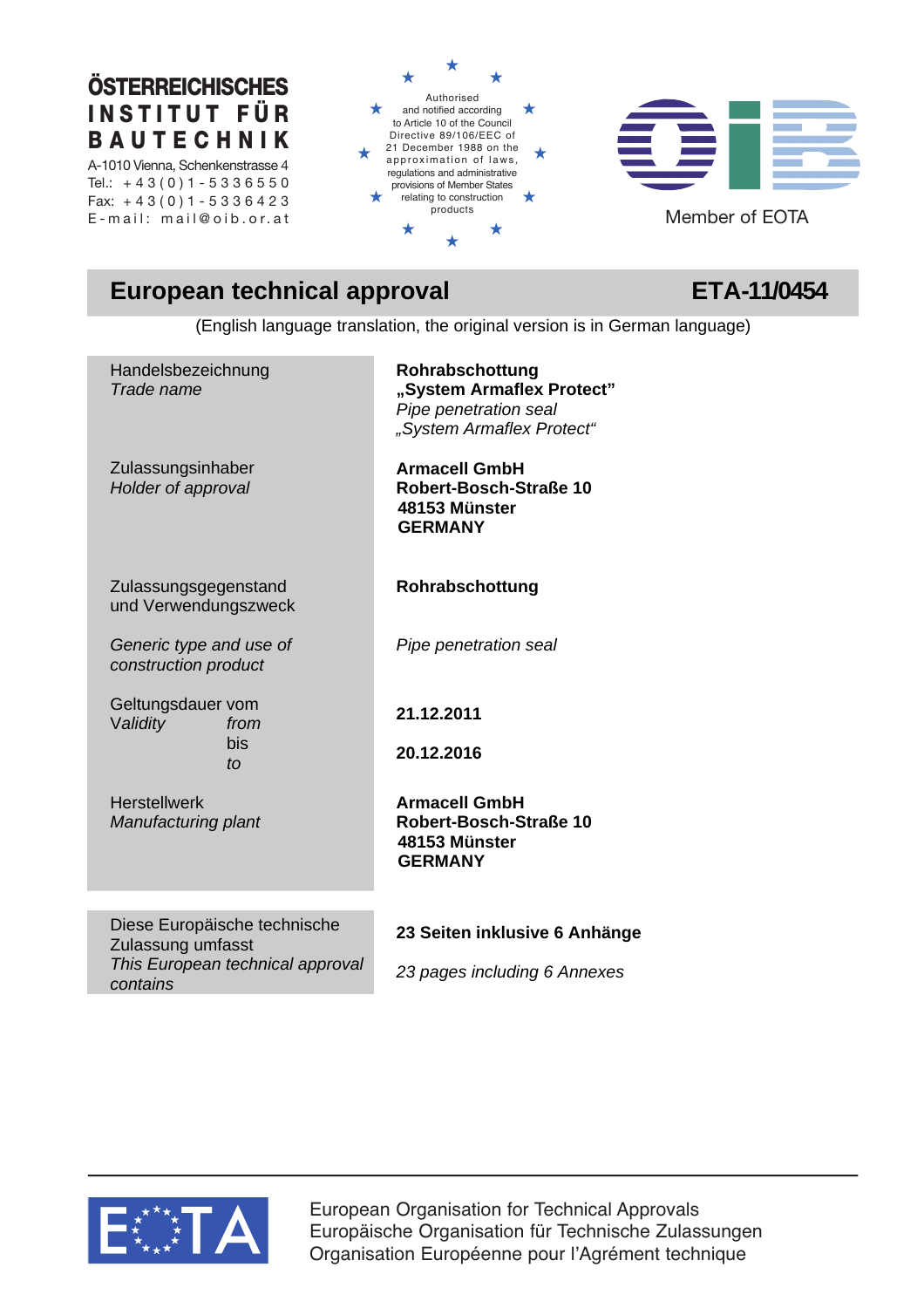

# **I LEGAL BASES AND GENERAL CONDITIONS**

- 1 This European technical approval is issued by the Österreichisches Institut für Bautechnik in accordance with:
	- Council Directive 89/106/EEC of 21 December 1988 on the approximation of laws, regulations and administrative provisions of Member States relating to construction products<sup>1</sup>, modified by the Council Directive 93/68/EEC<sup>2</sup> and Regulation (EC) no. 1882/2003 of the European Parliament and of the Council<sup>3</sup>;
	- Wiener Bauprodukte- und Akkreditierungsgesetz WBAG. LGBI. Nr. 30/1996, zuletzt geändert durch das Gesetz LGBl. für Wien Nr. 24/2008;
	- Common Procedural Rules for Requesting, Preparing and the Granting of European technical approvals set out in the Annex to Commission Decision 94/23/EC<sup>4</sup>;
	- Guideline for European technical approval for "Fire Stopping and Fire Sealing Products" ETAG no. 026, edition January 2008;
	- EOTA Technical Report "Characterisation, Aspects of Durability and Factory Production Control for Reactive Materials, Components and Products" TR 024, edition November 2006, amended July 2009.
- 2 The Österreichisches Institut für Bautechnik is authorised to check whether the provisions of this European technical approval are met. Checking may take place in the manufacturing plant. Nevertheless, the responsibility for the conformity of the products to the European technical approval and for their fitness for the intended use remains with the holder of the European technical approval.
- 3 This European technical approval is not to be transferred to manufacturers or agents of manufacturer other than those indicated on page 1; or manufacturing plants other than those laid down in the context of this European technical approval.
- 4 This European technical approval may be withdrawn by the Österreichisches Institut für Bautechnik, in particular pursuant to information by the Commission according to Article 5(1) of Council Directive 89/106/EEC.
- 5 Reproduction of this European technical approval including transmission by electronic means shall be in full. However, partial reproduction can be made with the written consent of the Österreichisches Institut für Bautechnik. In this case, partial reproduction has to be designated as such. Texts and drawings of advertising brochures shall not contradict or misuse the European technical approval.
- 6 The European technical approval is issued by the approval body in its official language. This version corresponds fully to the version circulated within EOTA. Translations into other languages have to be designated as such.

 $\overline{\phantom{a}}$ 

<sup>1</sup> Official Journal of the European Communities no. L 40, 11.2.1989, p. 12

 $\int_{3}^{\infty}$  Official Journal of the European Communities no. L 220, 30.8.1993, p. 1

 $\int_{4}^{\infty}$  Official Journal of the European Union no. L 284, 31.10.2003, p. 1

Official Journal of the European Communities no. L 17, 20.1.1994, p. 34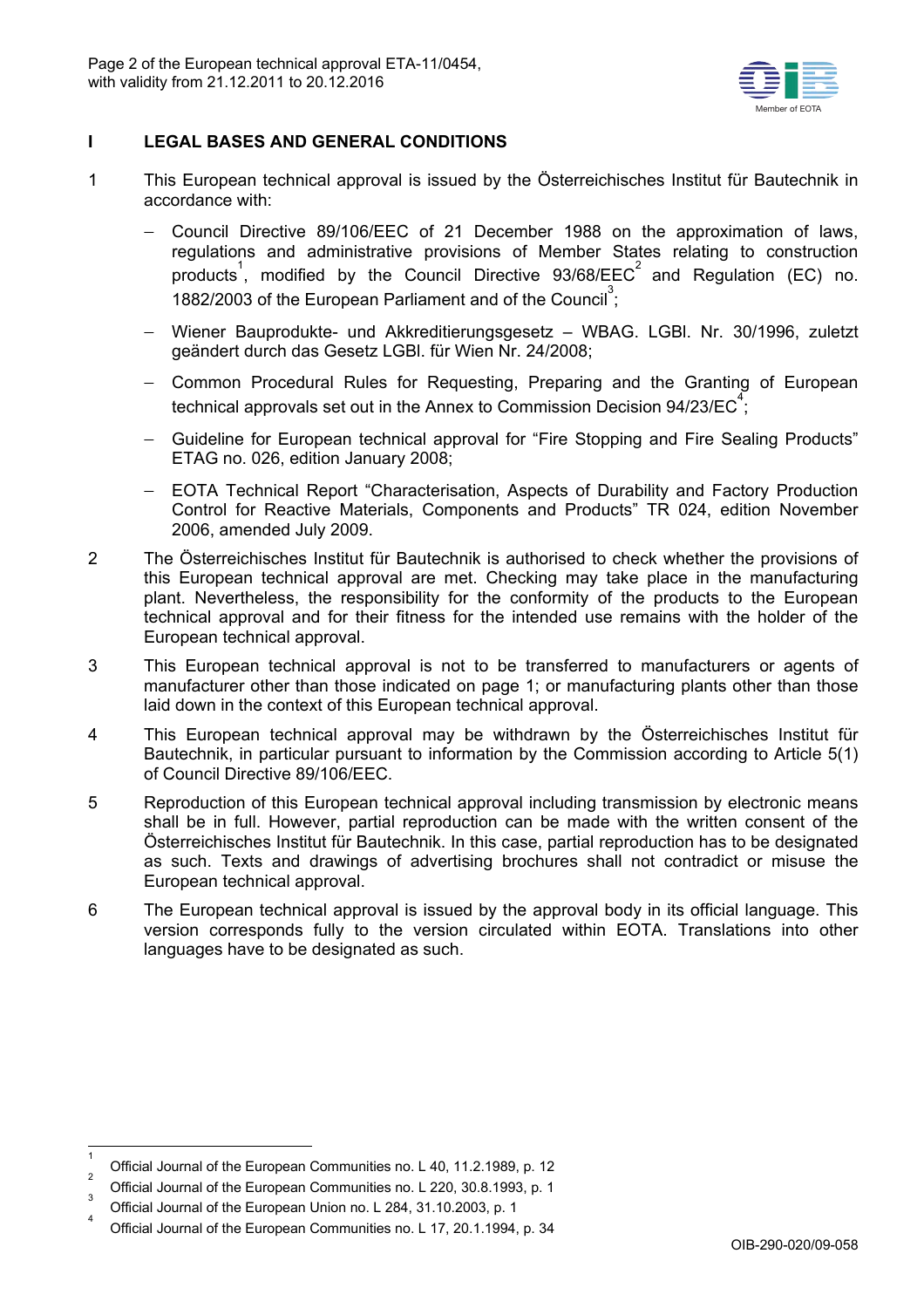

# **II SPECIFIC CONDITIONS OF THE EUROPEAN TECHNICAL APPROVAL**

# **1 Definition of Pipe penetration seal "System Armaflex Protect" and intended use**

The Pipe penetration seal "System Armaflex Protect" is designed and installed in accordance with the ETA-holder's design and installation instructions, deposited at the Österreichisches Institut für Bautechnik. The Pipe penetration seal "System Armaflex Protect" comprises the following components, which are factory-produced by the ETA-holder or a supplier. The ETAholder is ultimately responsible for the conformity of the components of Pipe penetration seal "System Armaflex Protect" with the ETA.

# **1.1 Definition of the construction product**

"System Armaflex Protect" is a pipe penetration seal based on intumescent fire protection tubes and sheets.

| <b>Components of Pipe penetration seal</b><br>"System Armaflex Protect" | <b>Characteristics</b>                                                                                                                                                 |  |  |
|-------------------------------------------------------------------------|------------------------------------------------------------------------------------------------------------------------------------------------------------------------|--|--|
| Armaflex Protect                                                        | closed cell elastomeric foam insulation<br>with intumescent fire protection additives<br>in form of tubes and sheets                                                   |  |  |
| AF/Armaflex                                                             | closed cell, flexible elastomeric foam<br>(FEF) insulation in form of (slotted) tubes<br>and sheets (can be provided with a self-<br>adhesive device)                  |  |  |
| Armaflex Band selbstklebend<br>(Armaflex self-adhesive tape)            | closed cell, flexible elastomeric foam<br>(FEF) insulation in form of tapes with a<br>self-adhesive device                                                             |  |  |
| Armaflex Kleber 520<br>(Armaflex Adhesive 520)                          | polychlorene-based adhesive, free from<br>aromatic compounds (special adhesive<br>for processing of all flexible Armaflex<br>insulating material – except HT/Armaflex) |  |  |

### **1.2 Intended use, use category and working life**

### 1.2.1 Intended use

The Pipe penetration seal "System Armaflex Protect" is intended to be used to permanently reinstate the fire resistance performance of flexible wall constructions, rigid wall constructions and rigid floor constructions where they have been provided with apertures which are penetrated by various pipes, auxiliary cables and auxiliary heaters.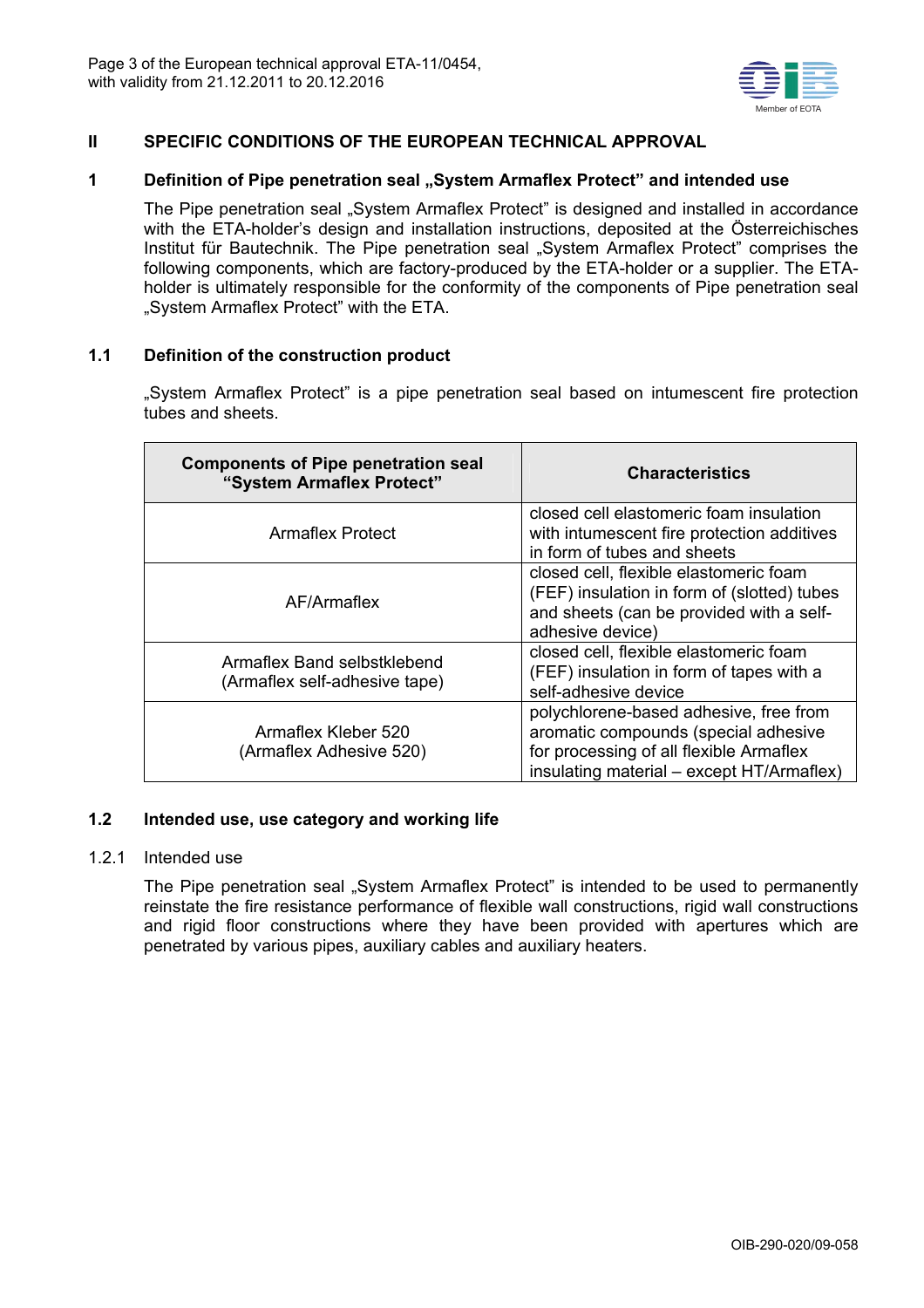

The Pipe penetration seal "System Armaflex Protect" can be installed only in the types of separating elements as specified in the following table.

| <b>Separating</b><br>element | <b>Construction</b>                                                   |
|------------------------------|-----------------------------------------------------------------------|
|                              | Timber or steel studs lined on both faces<br>⋗                        |
| Flexible                     | Minimum thickness 100 mm                                              |
|                              | Classification according to EN 13501-2:2007: $\ge$ EI 90<br>➤         |
| walls                        | This ETA does not cover sandwich panel construction – penetrations in |
|                              | such constructions shall be tested on a case by case basis            |
|                              | Aerated concrete, concrete, reinforced concrete, masonry<br>➤         |
|                              | Minimum density 450 kg/m <sup>3</sup>                                 |
| Rigid walls                  | Minimum thickness 100 mm                                              |
|                              | Classification according to EN 13501-2:2007:≥ EI 90                   |
|                              | Aerated concrete, concrete, reinforced concrete<br>➤                  |
|                              | Minimum density 550 kg/m <sup>3</sup>                                 |
| Rigid floors                 | Minimum thickness 150 mm                                              |
|                              | Classification according to EN 13501-2:2007: $\ge$ REI 90             |

The Pipe penetration seal "System Armaflex Protect" can only be configured as specified in the following table.

| <b>Penetrating</b><br>element | <b>Construction characteristics</b>                                                                                                                                                                                                                                                                                                                                                                                                                                                                                                                                                                                                                                                                                                                                                                                                                                                                                                                                                                                                                                                                                                            |
|-------------------------------|------------------------------------------------------------------------------------------------------------------------------------------------------------------------------------------------------------------------------------------------------------------------------------------------------------------------------------------------------------------------------------------------------------------------------------------------------------------------------------------------------------------------------------------------------------------------------------------------------------------------------------------------------------------------------------------------------------------------------------------------------------------------------------------------------------------------------------------------------------------------------------------------------------------------------------------------------------------------------------------------------------------------------------------------------------------------------------------------------------------------------------------------|
| Plastic<br>pipes              | Multi-layer composite pipes ("alpex F50 PROFI", "alpex L" from<br>➤<br>"Fränkische Rohrwerke Gebr. Kirchner GmbH & Co. KG" or equal product;<br>for further details see technical literature of the ETA-holder) with a<br>diameter of 16 mm to 75 mm, a wall thickness of 2,0 mm to 5,0 mm (U/C),<br>(C/C) and an in-between aluminium layer with a thickness of 0,2 mm to<br>1,5 mm. For details about pipe diameters, corresponding wall thicknesses<br>and corresponding thicknesses of in-between aluminium layers and<br>interpolation between pipe diameters and wall thicknesses see Annex B, D<br>and E of the ETA.                                                                                                                                                                                                                                                                                                                                                                                                                                                                                                                    |
| Metal pipes                   | Metal pipes of reaction to fire class A1 according to EN 13501-1:2007 with<br>➤<br>decomposition point greater or equal than copper (1000 °C) and a thermal<br>conductivity smaller or equal than copper with a maximum diameter of up<br>to 108 mm and a wall thickness of 1,0 mm to 14,2 mm (C/U), (C/C). For<br>details about pipe diameters, corresponding wall thicknesses and<br>interpolation between pipe diameter and wall thickness see Annex A, C<br>and E of the ETA.<br>Metal pipes of reaction to fire class A1 according to EN 13501-1:2007 with<br>➤<br>decomposition point greater or equal than steel (1000 °C) and a thermal<br>conductivity smaller or equal than steel with a maximum diameter of up to<br>326 mm and a wall thickness of 1,0 mm to 14,2 mm (C/U), (C/C). For<br>details about pipe diameters, corresponding wall thicknesses and<br>interpolation between pipe diameters and wall thicknesses see Annex A, C<br>and E of the ETA.<br>Included in this group are the above pipes with a coating provided the<br>➤<br>overall reaction to fire class is minimum A2-s1, d0 according to<br>EN 13501-1:2007. |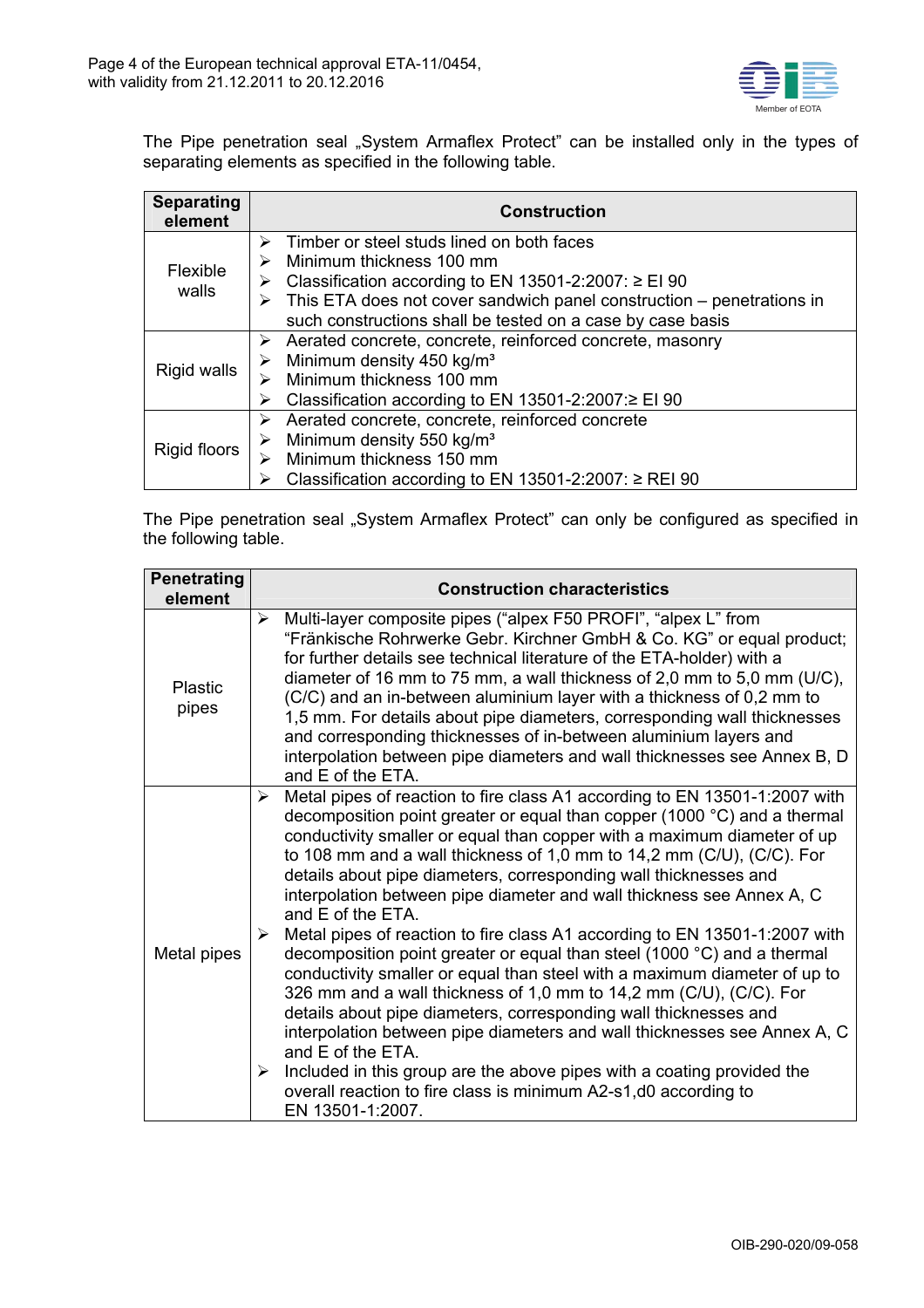

| <b>Penetrating</b><br>element | <b>Construction characteristics</b>                                                                                                                                                                                                                                                                                                                                                                                                            |
|-------------------------------|------------------------------------------------------------------------------------------------------------------------------------------------------------------------------------------------------------------------------------------------------------------------------------------------------------------------------------------------------------------------------------------------------------------------------------------------|
| Auxiliary<br>cables           | Sheathed electrical cables – only for use outside of "System Armaflex"<br>⋗<br>Protect" – with a total conductor cross-section (total copper cross-section)<br>of up to 4,5 mm <sup>2</sup> (maximum 3 conductors with a maximum single<br>conductor cross-section of 1,5 mm <sup>2</sup> ; e.g. NYM 3x1,5 mm <sup>2</sup> ; for further<br>details see technical literature of the ETA-holder). For details see clause<br>$2.3.2$ of the ETA. |
| Auxiliary<br>heaters          | Self-regulating heating cables ("Raychem HWAT-R" from "Tyco Thermal"<br>➤<br>Controls LLC" or equal product; for further details see technical literature of<br>the ETA-holder) with a maximum dimension of 16,1 mm x 6,7 mm.<br>For details see clause 2.3.2 of the ETA.                                                                                                                                                                      |

# 1.2.2 Use category

The Pipe penetration seal "System Armaflex Protect" is intended for use at temperatures below 0 °C, but with no exposure to rain nor UV and can therefore – according to ETAG 026- Part 2 clause 2.4.12.1.3.3 – be categorized as Type Y<sub>2</sub>. Since the requirements for Type Y<sub>2</sub> are met, also the requirements for Type  $Z_1$  and  $Z_2$  are fulfilled.

# 1.2.3 Working life

The provisions made in this ETA are based on an assumed intended working life of the product for the intended use of 10 years, provided that it is subject to appropriate use and maintenance.

The indications given on the intended working life cannot be interpreted as a guarantee given by the producer or the approval body, but are to be used as a means for selecting the appropriate product in relation to the expected economically reasonable working life of the works.

The real working life might be, in normal use conditions, considerably longer without major degradation affecting the Essential Requirements.

# **2 Characteristics of the product and methods of verification**

### **2.1 General**

The identification tests and the assessment of the fitness for use according to the Essential Requirements were carried out in compliance with the "ETA Guideline no. 026-Part 2" concerning "Penetration Seals" –edition January 2008 (called ETAG 026-Part 2 in this ETA) and with the "EOTA Technical Report 024" concerning "Characterisation, Aspects of Durability and Factory Production Control for Reactive Materials, Components and Products" –edition November 2006, amended July 2009 (called TR 024 in this ETA).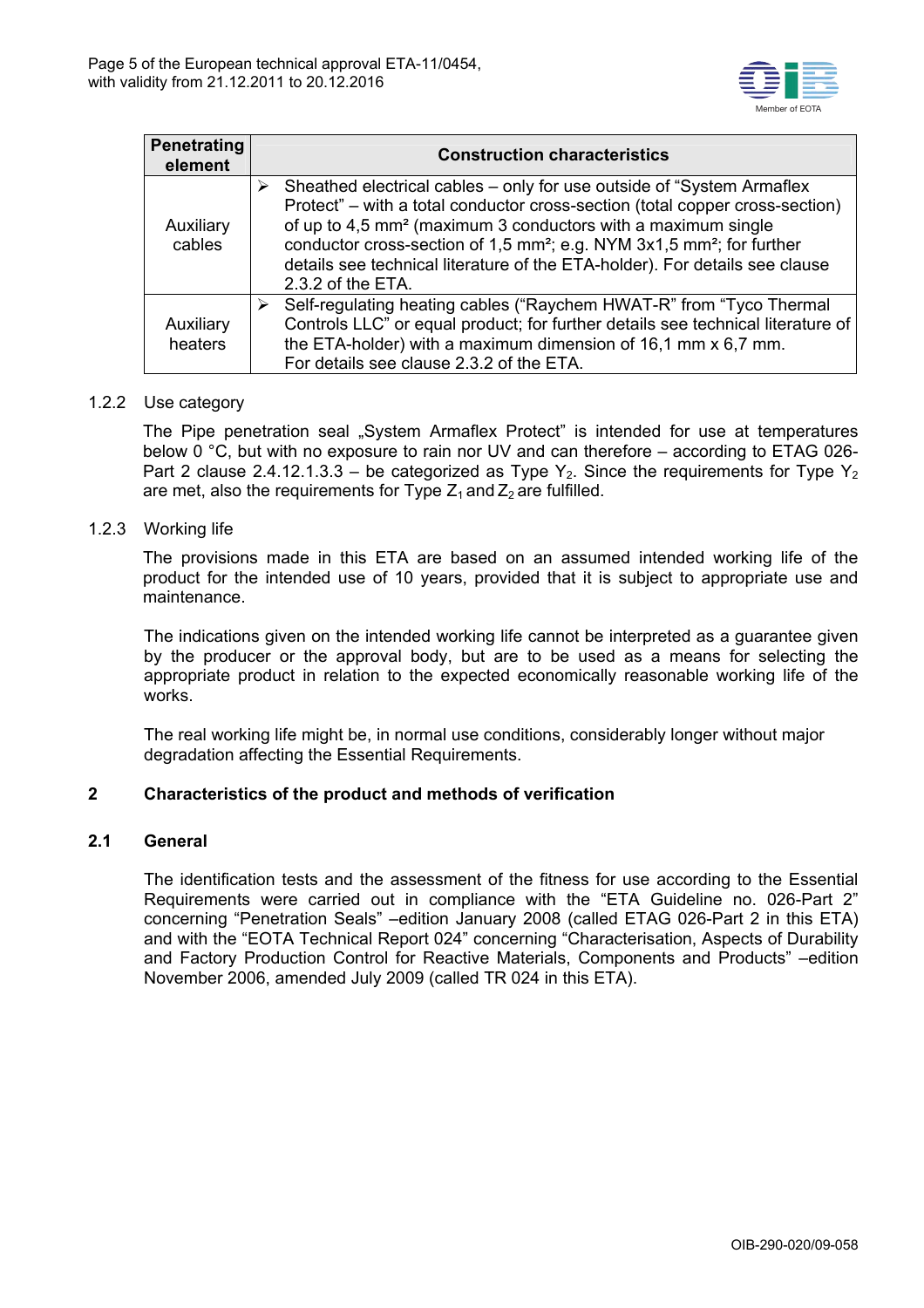

| <b>Clause</b><br>No.                                        | <b>ETA</b><br><b>Clause</b><br>No.         | <b>Characteristic</b>                                           | Test procedure /<br><b>Evaluation</b>                              |  |  |  |
|-------------------------------------------------------------|--------------------------------------------|-----------------------------------------------------------------|--------------------------------------------------------------------|--|--|--|
|                                                             | <b>Mechanical resistance and stability</b> |                                                                 |                                                                    |  |  |  |
|                                                             | 2.2                                        | None                                                            | Not relevant                                                       |  |  |  |
|                                                             |                                            | Safety in case of fire                                          |                                                                    |  |  |  |
| <b>ETAG</b><br>2.4.1                                        | 2.3.1                                      | Reaction to fire                                                | Classification according to<br>EN 13501-1:2007                     |  |  |  |
| <b>ETAG</b><br>2.4.2                                        | 2.3.2                                      | Resistance to fire                                              | Classification according to<br>EN 13501-2:2007                     |  |  |  |
|                                                             |                                            | Hygiene, health and environment                                 |                                                                    |  |  |  |
| <b>ETAG</b><br>2.4.3                                        | 2.4.1                                      | Air permeability (material property)                            | No Performance<br>Determined                                       |  |  |  |
| <b>ETAG</b><br>2.4.4                                        | 2.4.2                                      | Water permeability (material property)                          | No Performance<br>Determined                                       |  |  |  |
| <b>ETAG</b><br>2.4.5                                        | 2.4.3                                      | Release of dangerous substances                                 | Declaration of manufacturer                                        |  |  |  |
|                                                             |                                            | Safety in use                                                   |                                                                    |  |  |  |
| <b>ETAG</b><br>2.4.6                                        | 2.5.1                                      | Mechanical resistance and stability                             | No Performance<br>Determined                                       |  |  |  |
| <b>ETAG</b><br>2.4.7                                        | 2.5.2                                      | Resistance to impact / movement                                 | No Performance<br>Determined                                       |  |  |  |
| <b>ETAG</b><br>2.5.3<br>Adhesion<br>2.4.8                   |                                            | No Performance<br>Determined                                    |                                                                    |  |  |  |
|                                                             |                                            | <b>Protection against noise</b>                                 |                                                                    |  |  |  |
| <b>ETAG</b><br>2.6.1<br>2.4.9                               |                                            | Airborne sound insulation                                       | No Performance<br>Determined                                       |  |  |  |
|                                                             |                                            | Energy economy and heat retention                               |                                                                    |  |  |  |
| <b>ETAG</b><br>2.4.10                                       | 2.7.1                                      | Thermal properties                                              | Test results according to<br>EN 12667:2001 and<br>EN ISO 8497:1996 |  |  |  |
| <b>ETAG</b><br>2.7.2<br>Water vapour permeability<br>2.4.11 |                                            | Test results according to<br>EN 12086:1997 and<br>EN 13469:2001 |                                                                    |  |  |  |
|                                                             |                                            | General aspects relating to fitness for use                     |                                                                    |  |  |  |
| <b>ETAG</b><br>2.4.12                                       | 2.8.1                                      | Durability and serviceability                                   | Durability characteristics<br>according to<br>EN 14304:2009        |  |  |  |
| TR 024<br>4.2.5                                             | 2.8.2                                      | <b>Exposure conditions</b>                                      | Test results of unexposed<br>and exposed specimens                 |  |  |  |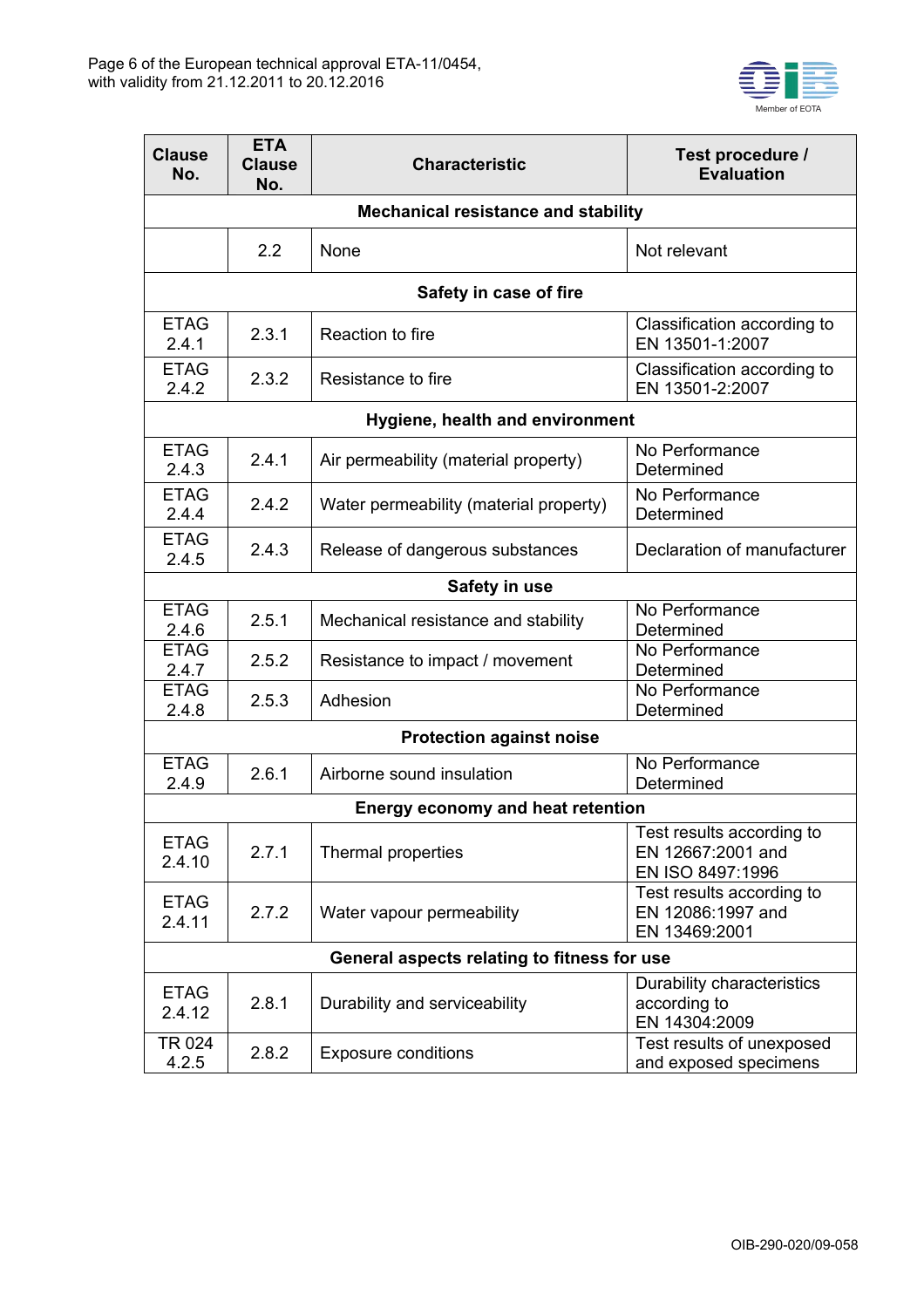

# **2.2 Mechanical resistance and stability**

Not relevant.

### **2.3 Safety in case of fire**

2.3.1 Reaction to fire

The components of Pipe penetration seal "System Armaflex Protect" were tested according to ETAG 026-Part 2 clause 2.4.1, EN ISO 11925-2:2002 and EN 13823:2002 and classified according to EN 13501-1:2007.

| <b>Component</b>                                                                                                                                                            | Class according to EN 13501-1:2007                                                                        |  |  |
|-----------------------------------------------------------------------------------------------------------------------------------------------------------------------------|-----------------------------------------------------------------------------------------------------------|--|--|
| <b>Armaflex Protect</b><br>including<br><b>Armaflex Band selbstklebend</b><br>(Armaflex self-adhesive tape)<br>and<br><b>Armaflex Kleber 520</b><br>(Armaflex Adhesive 520) | Е                                                                                                         |  |  |
| <b>AF/Armaflex</b><br>and<br><b>Armaflex Kleber 520</b><br>(Armaflex Adhesive 520)                                                                                          | $B-s3,d0$ (sheet) / $BL-s3,d0$ (tube)<br>on metal pipes<br>$E_L$ (tube)<br>on multi-layer composite pipes |  |  |

### 2.3.2 Resistance to fire

The Pipe penetration seal "System Armaflex Protect" was tested according to ETAG 026-Part 2 clause 2.4.2 and prEN 1366-3.2:N185:2007-07 in conjunction with EN 1363-1:1999. The tests were conducted under the following conditions:

- Standard flexible walls and standard rigid floors
- Standard configuration for pipe penetration seals
- Standard service support construction

Based upon the gained test results and the field of application specified within prEN 1366-3.2:N185:2007-07 the Pipe penetration seal "System Armaflex Protect" has been classified according to EN 13501-2:2007. The fire resistance classes are listed in Annex F of the ETA.

### **General**

The Pipe penetration seal "System Armaflex Protect" can be used in apertures in walls and floors according to clause 1.2.1 of the ETA.

The penetration of pipes in accordance with clause 1.2.1 of the ETA is allowed.

The penetration of one auxiliary cable according to clause 1.2.1 of the ETA which is installed parallel outside of "System Armaflex Protect" is allowed.

The penetration of one auxiliary heater according to clause 1.2.1 of the ETA which is installed parallel to the pipe inside of "System Armaflex Protect" with insulation thickness ≥ 25 mm and insulation length ≥ 1000 mm is allowed.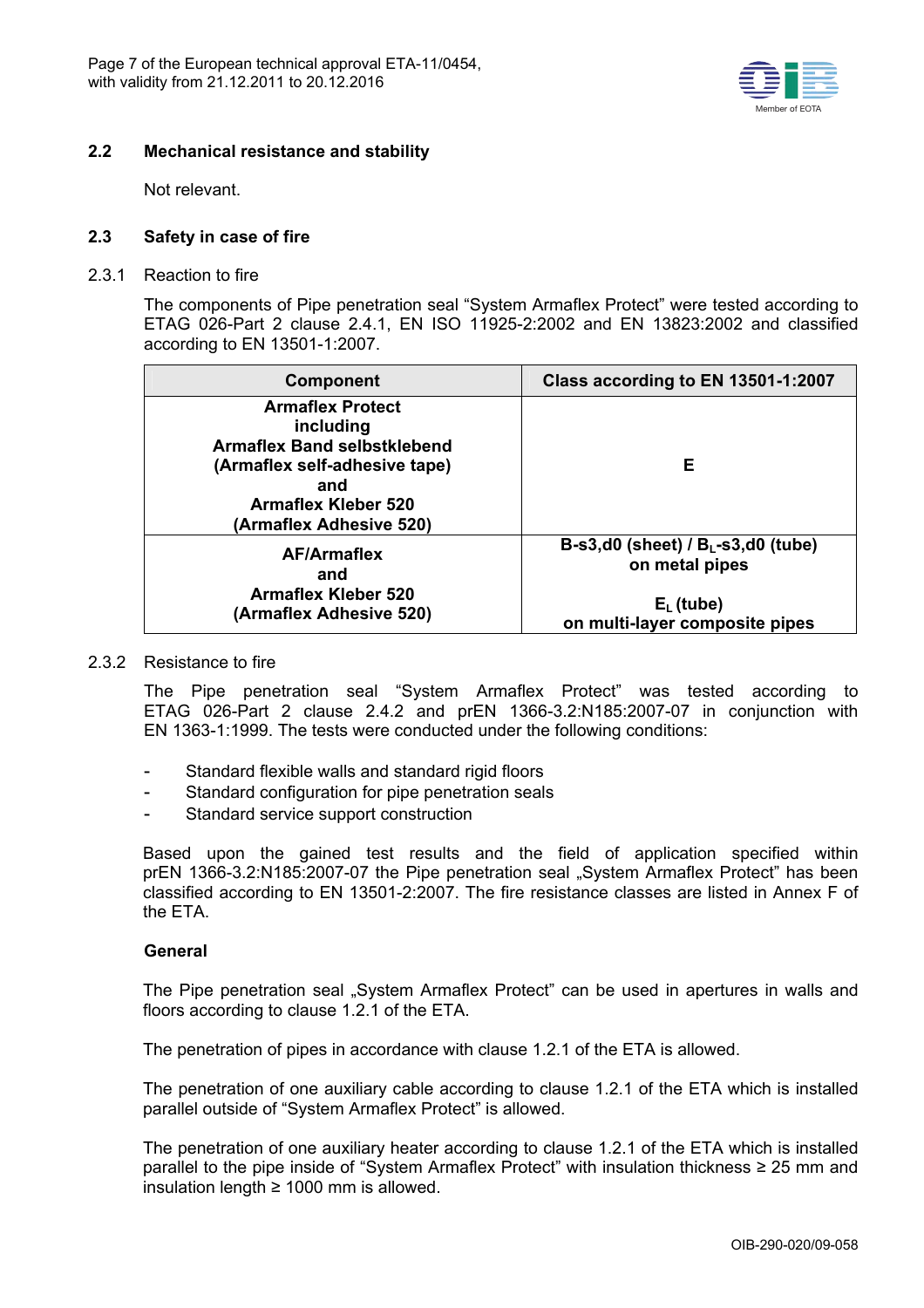

Only single pipe penetration seals are allowed and therefore each pipe which is to be sealed off has to be equipped with "Armaflex Protect".

For metal pipes the pipe end configuration can be C/U, C/C.

For multi-layer composite pipes the pipe end configuration can be U/C, C/C.

All pipes have to be installed perpendicular to the surface of the separating element.

All pipes and additional installed auxiliary cables and auxiliary heaters – in flexible walls, rigid walls and rigid floors – have to be supported on both sides of the separating element by service support constructions (e.g. pipe hangers) according to the ETA-holder's installation instructions.

The first support (service support construction) for installations in flexible walls, rigid walls and rigid floors has to be at maximum 650 mm (measured from the surface of the separating element).

The service support constructions have to be fixed according to the ETA-holder's installation instructions to the separating element or a suitable adjacent building element on both sides of the penetration seal in such a manner that in the case of fire no additional load is imposed on the seal. Furthermore it is assumed that this support is maintained for the required period of fire resistance.

Other parts or service support constructions must not penetrate the seal.

It is assumed that compressed air systems are switched off by other means in the case of fire.

The function of the seal if used on e.g. pneumatic dispatch systems and pressurised air systems is guaranteed only when the systems are shut off in case of fire.

This ETA does not address any risks associated with leakage of dangerous liquids or gases caused by failure of the pipe(s) in case of fire.

The durability assessment does not take account of the possible effect of substances permeating through the pipe on the penetration seal.

### Details for installation of Pipe penetration seal "System Armaflex Protect" (see Annex A **to D of the ETA)**

The Pipe penetration seal "System Armaflex Protect" will be formed by installing "Armaflex Protect" – in form of a tube or a sheet – on the pipe in the opening of the separating element according to the ETA-holder's installation instructions.

The Pipe penetration seal "System Armaflex Protect" has to be installed centered in the opening of the separating element.

The residual gap (maximum 50 mm gap width) – in flexible walls – has to be filled with plaster filler in at least the thickness of the planking after the gap is filled previously with shredded mineral wool (classification A1 or A2-s1,d0 according to EN 13501-1:2007), or completely with plaster filler.

The residual gap (maximum 50 mm gap width) – in rigid walls and rigid floors – has to be filled completely with a casting compound made of mineral building material (classification A1 or A2-s1,d0 according to EN 13501-1:2007) such as e.g. cement mortar or plaster.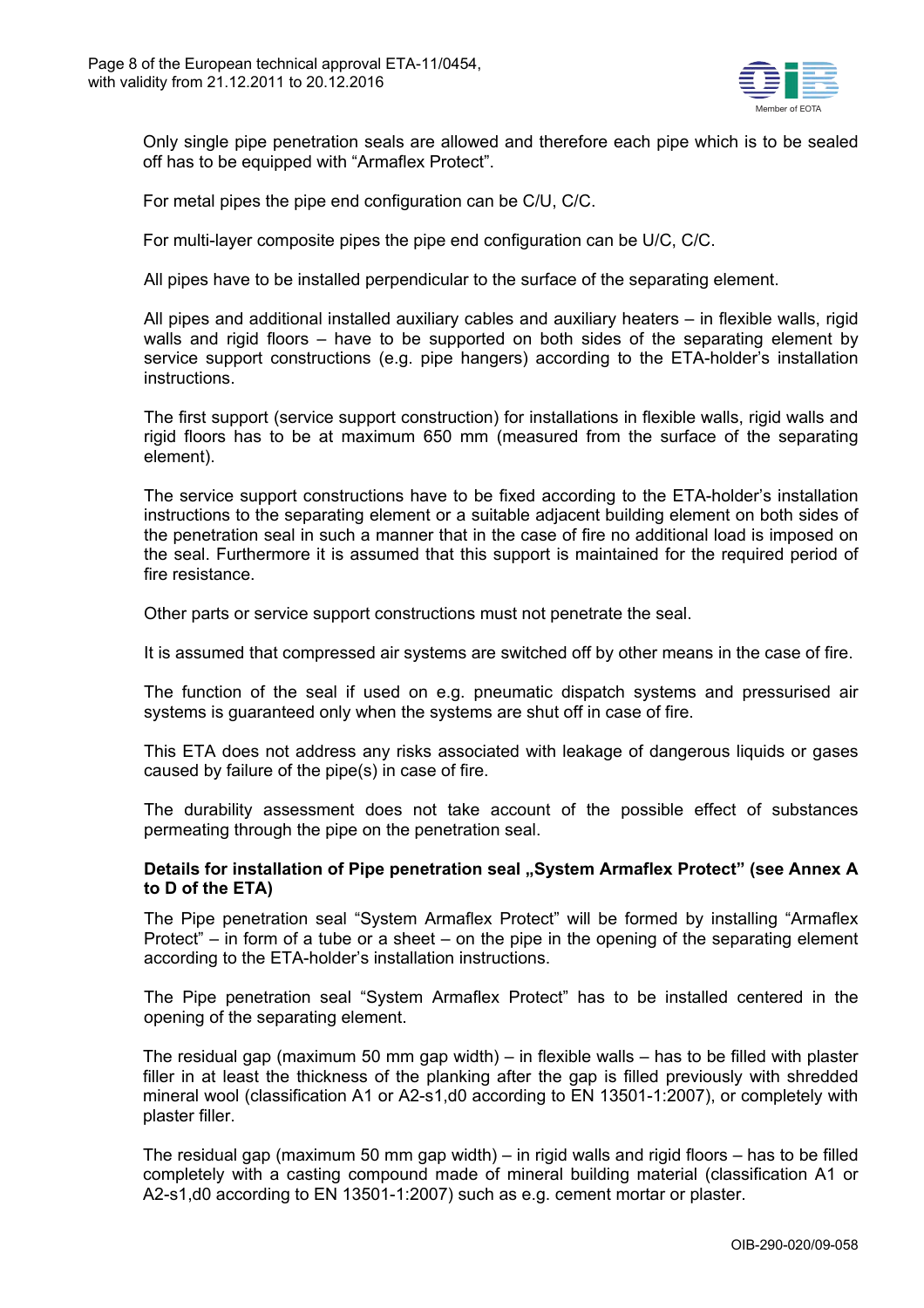

The tube or sheet of "Armaflex Protect" used on the pipe in the opening of the separating element has to be continuous along the required insulation length according to Annex A to D of the ETA.

For pipes with diameter ≤ 89 mm "Armaflex Protect" in form of a tube has to be used. The tube of "Armaflex Protect" can be either pushed onto the pipe or slotted and glued at the longitudinal joint.

For pipes with diameter > 89 mm "Armaflex Protect" in form of a sheet has to be used. The sheet of "Armaflex Protect" has to be wrapped around the pipe, bonded at the longitudinal joint and additionally fixed by a winding wire (6 windings per meter) in place.

Branches or elbows also have to be equipped with "Armaflex Protect" along the required insulation length according to Annex A to D of the ETA.

For details about the required insulation length and insulation thickness of "Armaflex Protect" corresponding the diameter of the pipe to be sealed off see Annex A to D of the ETA.

In some cases (see Annex A and C of the ETA) it is required to adhere a continuing insulation of "AF/Armaflex" (sheets) on both sides of Pipe penetration seal "System Armaflex Protect" according to the ETA-holder's installation instructions. If no continuing insulation is required, it is also allowed to connect any other insulation at "Armaflex Protect".

When installing "Armaflex Protect" all butt joints and longitudinal joints have to be glued with "Armaflex Kleber 520" (Armaflex Adhesive 520) and covered with "Armaflex Band selbstklebend" (Armaflex self-adhesive tape) according to the ETA holder's installation instructions.

When installing "AF/Armaflex" all butt joints and longitudinal (except for "AF/Armaflex" with self-adhesive device) joints have to be glued with "Armaflex Kleber 520" (Armaflex Adhesive 520) according to the ETA holder's installation instructions. "Armaflex Band selbstklebend" (Armaflex self-adhesive tape) may be additionally used for "AF/Armaflex" or any other connected insulation.

Butt joints between "Armaflex Protect" and "AF/Armaflex" have to be glued with "Armaflex Kleber 520" (Armaflex Adhesive 520) according to the ETA holder's installation instructions.

Butt joints between "Armaflex Protect" and any other connected insulation can be glued according to the ETA holder's installation instructions.

The amount of "Armaflex Kleber 520" (Armaflex Adhesive 520) shall not be more than 300 g/m² according to the ETA holder's installation instructions.

For details about the required insulation length and insulation thickness of "AF/Armaflex" corresponding the diameter of the pipe to be sealed off see Annex A to D of the ETA.

The minimum clearance (linear arrangement) between pipe penetration seals on pipes with diameter  $\leq$  89 mm is 0 mm. The minimum clearance (linear arrangement) between pipe penetration seals on pipes with diameter > 89 mm is 50 mm.

If Pipe penetration seal "System Armaflex Protect" is installed in timber stud walls there must be a minimum distance of 100 mm of the seal to any timber stud. The cavity between timber stud and seal must be closed completely with insulation with classification A1 or A2-s1,d0 according to EN 13501-1:2007. The dimensions of the timber studs shall be  $\geq$  50 mm x 75 mm (breadth / depth).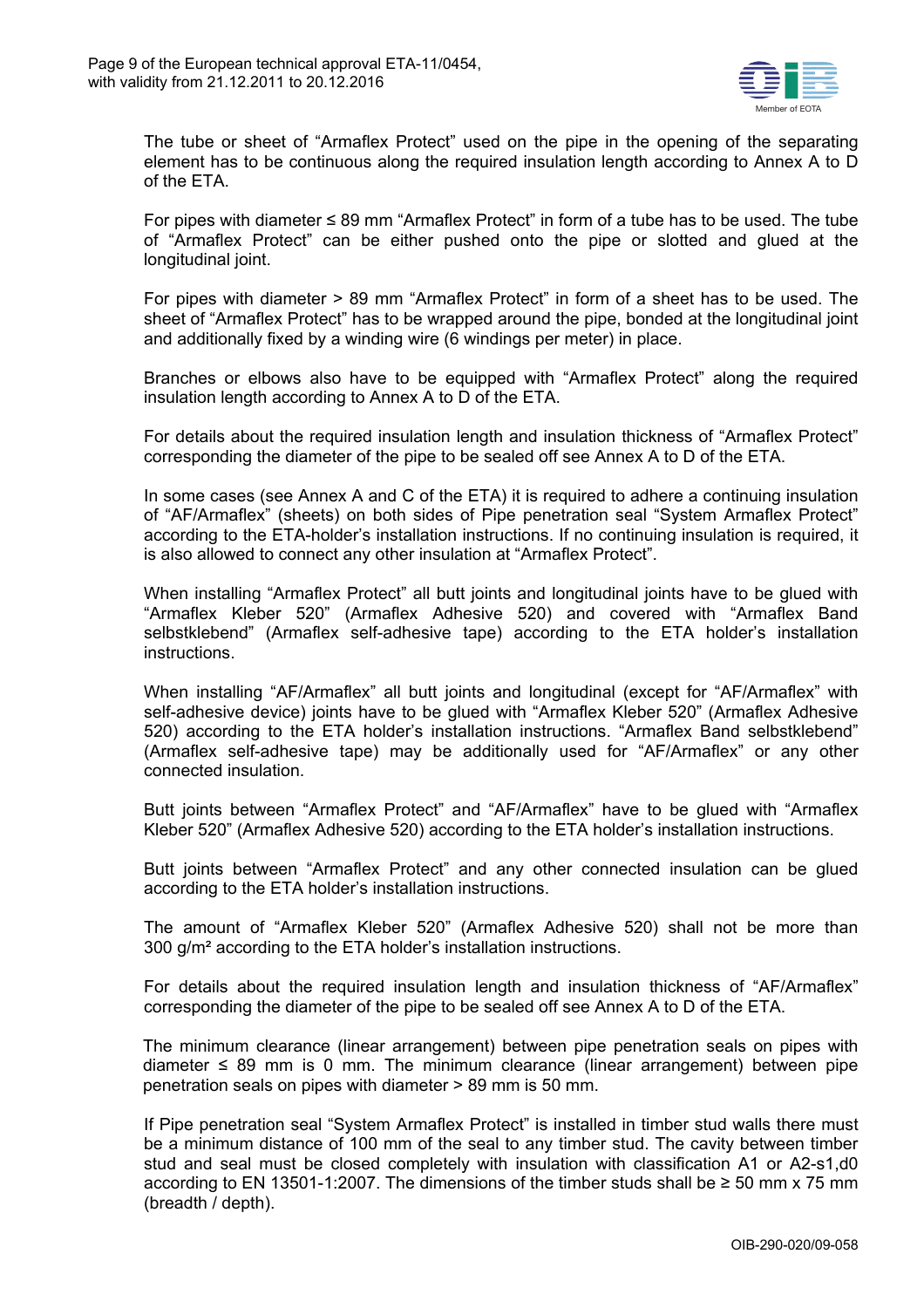

# **2.4 Hygiene, health and environment**

2.4.1 Air permeability

No Performance Determined.

2.4.2 Water permeability

No Performance Determined.

2.4.3 Release of dangerous substances

According to the manufacturer's declaration, the product specification has been compared with the list of dangerous substances of the European Commission to verify that it does not contain such substances above the acceptable limits.

A written declaration in this respect was submitted by the ETA-holder.

In addition to the specific clauses relating to dangerous substances contained in this ETA, there may be other requirements applicable to the products falling within its scope (e.g. transposed European legislation and national laws, regulations and administrative provisions). In order to meet the provisions of the Construction Products Directive, these requirements need also to be complied with, when and where they apply.

# **2.5 Safety in use**

- 2.5.1 Mechanical resistance and stability No Performance Determined.
- 2.5.2 Resistance to impact/movement No Performance Determined.
- 2.5.3 Adhesion No Performance Determined.

### **2.6 Protection against noise**

2.6.1 Airborne sound insulation No Performance Determined.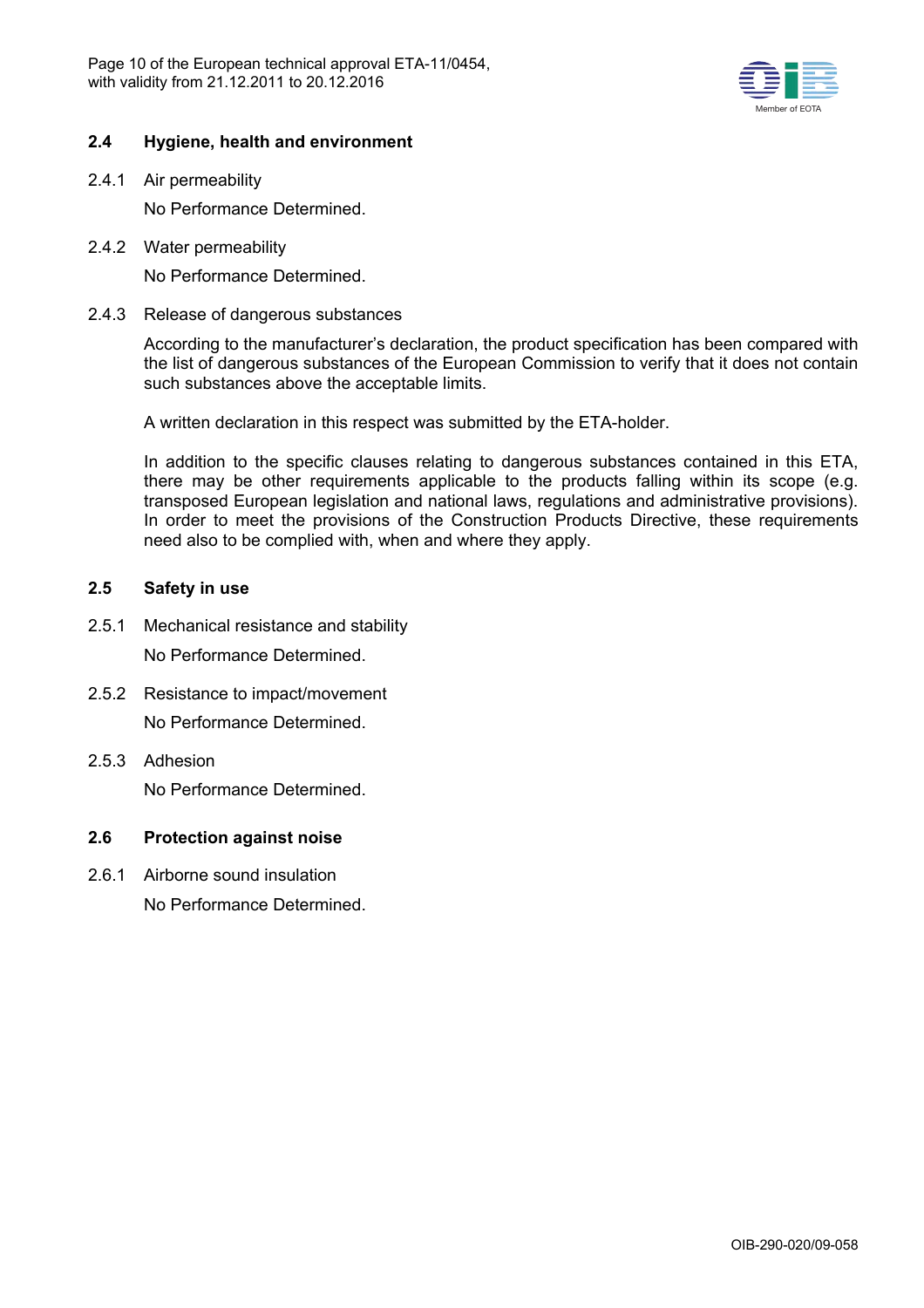

# **2.7 Energy economy and heat retention**

#### 2.7.1 Thermal properties

The components of Pipe penetration seal "System Armaflex Protect" were tested according to ETAG 026-Part 2 clause 2.4.10, EN 12667:2001 for sheets and EN ISO 8497:1996 for tubes.

| <b>Component</b>                          | Thermal conductivity at 0 °C<br>(W/m·K) |  |  |
|-------------------------------------------|-----------------------------------------|--|--|
| <b>Armaflex Protect</b>                   | 0,056                                   |  |  |
| <b>AF/Armaflex</b><br>tubes AF-1 to AF-4  | 0,033                                   |  |  |
| <b>AF/Armaflex</b><br>tubes AF-5 to AF-6  | 0,036                                   |  |  |
| <b>AF/Armaflex</b><br>sheets $\leq$ 32 mm | 0,033                                   |  |  |
| <b>AF/Armaflex</b><br>sheets $> 32$ mm    | 0,036                                   |  |  |

### 2.7.2 Water vapour permeability

The components of Pipe penetration seal "System Armaflex Protect" were tested according to ETAG 026-Part 2 clause 2.4.11, EN 12086:1997 for sheets and EN 13469:2001 for tubes.

| <b>Component</b>                          | Water vapour diffusion resistance<br>$(\mu)$ |  |  |
|-------------------------------------------|----------------------------------------------|--|--|
| <b>Armaflex Protect</b>                   | 7000                                         |  |  |
| <b>AF/Armaflex</b><br>tubes AF-1 to AF-4  | 10000                                        |  |  |
| <b>AF/Armaflex</b><br>tubes AF-5 to AF-6  | 7000                                         |  |  |
| <b>AF/Armaflex</b><br>sheets $\leq$ 32 mm | 10000                                        |  |  |
| <b>AF/Armaflex</b><br>sheets $>$ 32 mm    | 7000                                         |  |  |

# **2.8 General aspects relating to fitness for use**

### 2.8.1 Durability and serviceability

Durability of reaction to fire against ageing/degradation and high temperature: According to EN 14304:2009 clause 4.2.5.2 the reaction to fire performance of FEF products does not change with time or when subjected to the declared maximum service temperature.

Durability of thermal resistance against ageing/degradation: According to EN 14304:2009 clause 4.2.5.3 the thermal conductivity of FEF products does not change with time. In this context the properties thermal conductivity, dimensions and tolerances and maximum service temperature (dimensional stability) were tested.

Durability of thermal resistance against high temperature: According to EN 14304:2009 clause 4.2.5.4 the thermal conductivity of FEF products does not change with time or when subjected to the declared maximum service temperature.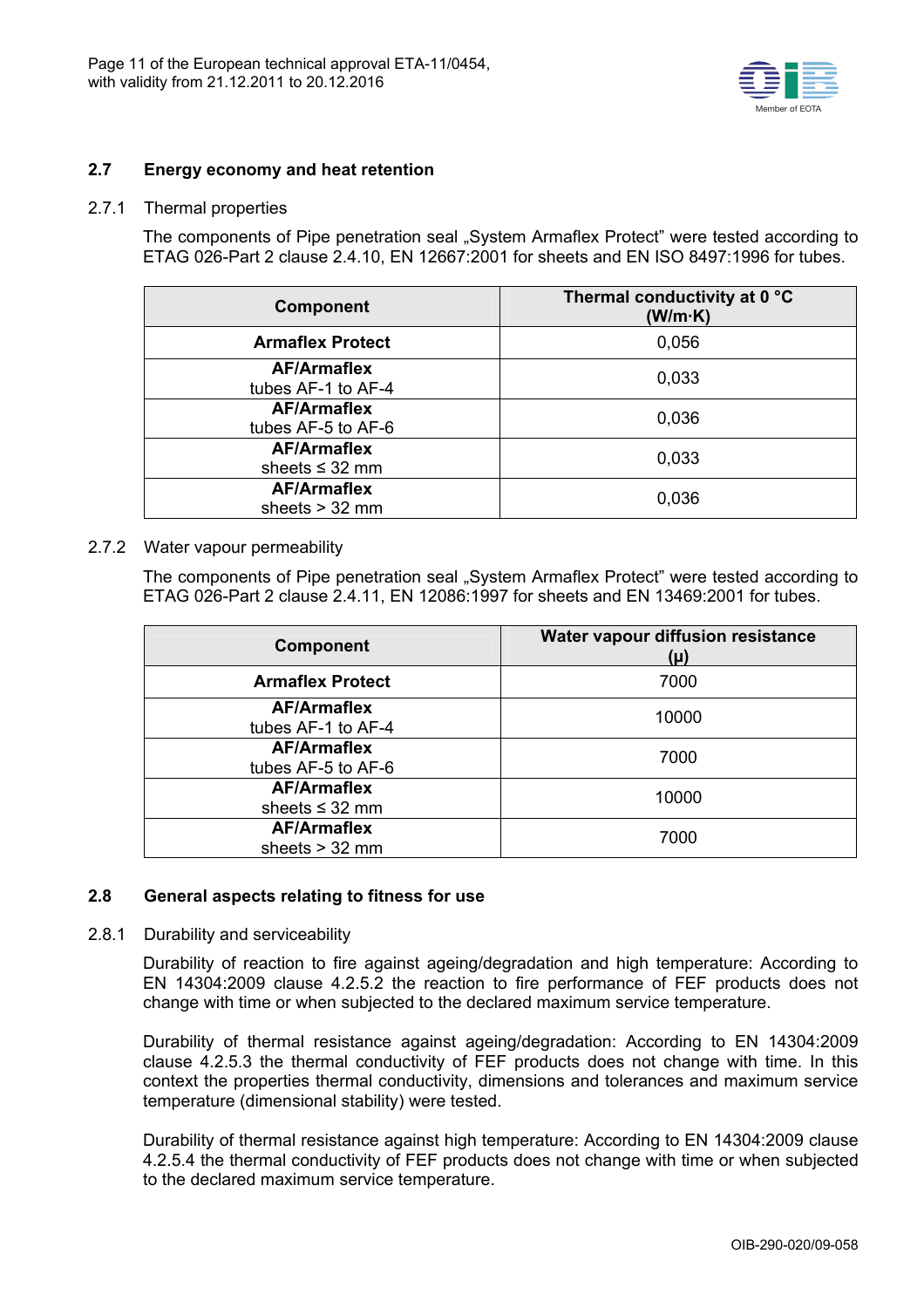

The thermal conductivity of "Armaflex Protect" and "AF/Armaflex" was determined according to EN 14304:2009 clause 4.2.1 (see clause 2.7.1 of the ETA).

The linear dimensions of "Armaflex Protect" were tested according to EN 14304:2009 clause 4.2.2.1, EN 822:1994, EN 823:1994 for sheets and EN 13467:2001 for tubes.

The linear dimensions of "AF/Armaflex" were tested according to EN 14304:2009 clause 4.2.2.1, EN 822:1994, EN 823:1994 for sheets and EN 13467:2001 for tubes.

The linear dimensions of "Armaflex Band selbstklebend" (Armaflex self-adhesive tape) were tested according to EN 14304:2009 clause 4.2.2.1, EN 822:1994 and EN 823:1994.

The squareness of "Armaflex Protect" was tested according to EN 14304:2009 clause 4.2.2.2, EN 824:1994 for sheets and EN 13467:2001 for tubes.

The squareness of "AF/Armaflex" was tested according to EN 14304:2009 clause 4.2.2.2, EN 824:1994 for sheets and EN 13467:2001 for tubes.

The components "Armaflex Protect" and "AF/Armaflex" fulfil the requirements given in EN 14304:2009 clause 4.2.2.1 and 4.2.2.2.

The maximum service temperature was tested according to EN 14304:2009 clause 4.3.2, EN 14706:2005 for sheets and EN 14707:2005 for tubes.

| <b>Component</b>                          | <b>Maximum service temperature</b><br>(°C) |  |  |
|-------------------------------------------|--------------------------------------------|--|--|
| <b>Armaflex Protect</b>                   | $+85$                                      |  |  |
| <b>AF/Armaflex</b><br>tubes AF-1 to AF-4  | $+110$                                     |  |  |
| <b>AF/Armaflex</b><br>tubes AF-5 to AF-6  | $+110$                                     |  |  |
| <b>AF/Armaflex</b><br>sheets $\leq$ 32 mm | $+110$                                     |  |  |
| <b>AF/Armaflex</b><br>sheets $>$ 32 mm    | $+110$                                     |  |  |

The water vapour permeability (water vapour diffusion resistance) of "Armaflex Protect" and "AF/Armaflex" was determined according to EN 14304:2009 clause 4.3.5 (see clause 2.7.2 of the ETA).

### 2.8.2 Exposure conditions

All components of Pipe penetration seal "System Armaflex Protect" were tested according to ETAG 026-Part 2 clause 2.4.12.

All components of Pipe penetration seal "System Armaflex Protect" fulfil the requirements for the intended use category.

The Pipe penetration seal "System Armaflex Protect" is therefore appropriate for use at temperatures below 0 °C, but with no exposure to rain nor UV and can – according to ETAG 026-Part 2 clause 2.4.12.1.3.3 – be categorized as Type  $Y_2$ . Since the requirements for Type  $Y_2$  are met, also the requirements for Type  $Z_1$  and  $Z_2$  are fulfilled.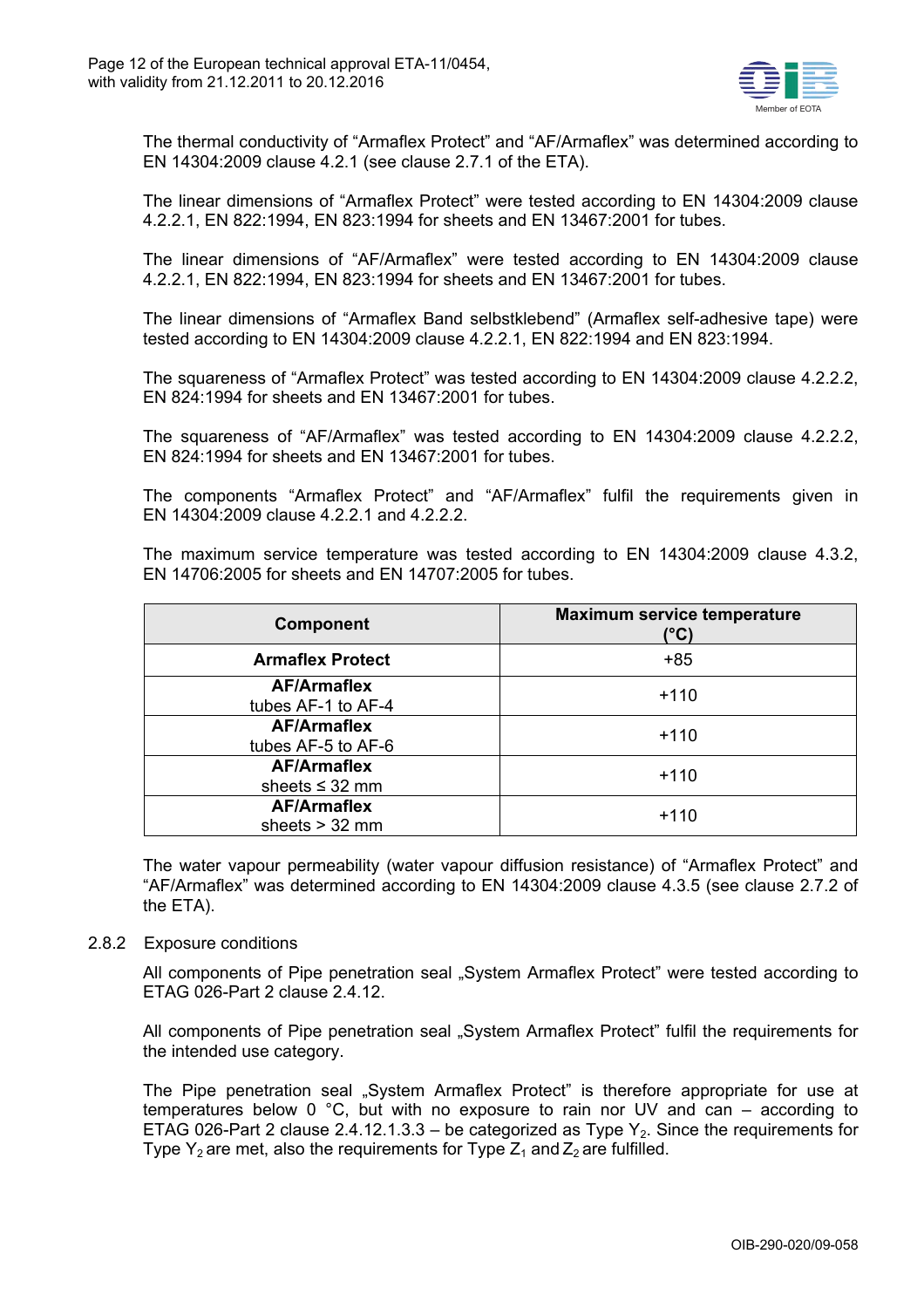

# **3 Evaluation of Conformity and CE Marking**

# **3.1 Attestation of Conformity system**

According to the Decision 1999/454/EC of the European Commission  $\tilde{s}$  system 1 of the attestation of conformity applies for fire-resistance-performance. This system of attestation of conformity is to be described in the following:

System 1: Certification of the conformity of the product by a Notified Certification Body on the basis of:

- a) Tasks of the manufacturer:
	- 1) Factory Production Control
	- 2) Further testing of samples taken at the factory in accordance with a prescribed control plan
- b) Tasks of the Notified Body:
	- 3) Initial type-testing of the product
	- 4) Initial inspection of factory and of factory production control
	- 5) Continuous surveillance, assessment and approval of factory production control

Additionally according to the Decision 2001/596/EC of the European Commission $\mathring{\text{\rm{^{\circ}}}$  system 3 of the attestation of conformity is to be used in relation to the reaction-to-fire performance. This system of attestation of conformity is to be described in the following:

System 3: Declaration of conformity of the product by the manufacturer:

- a) Tasks of the manufacturer:
	- 1) Factory Production Control
- b) Tasks of the Notified Body:
	- 2) Initial type-testing of the product

<sup>—&</sup>lt;br>5  $\frac{1}{6}$  Official Journal of the European Communities no. L 178, 14.7.1999, p. 52

Official Journal of the European Communities no. L 209, 2.8.2001, p. 33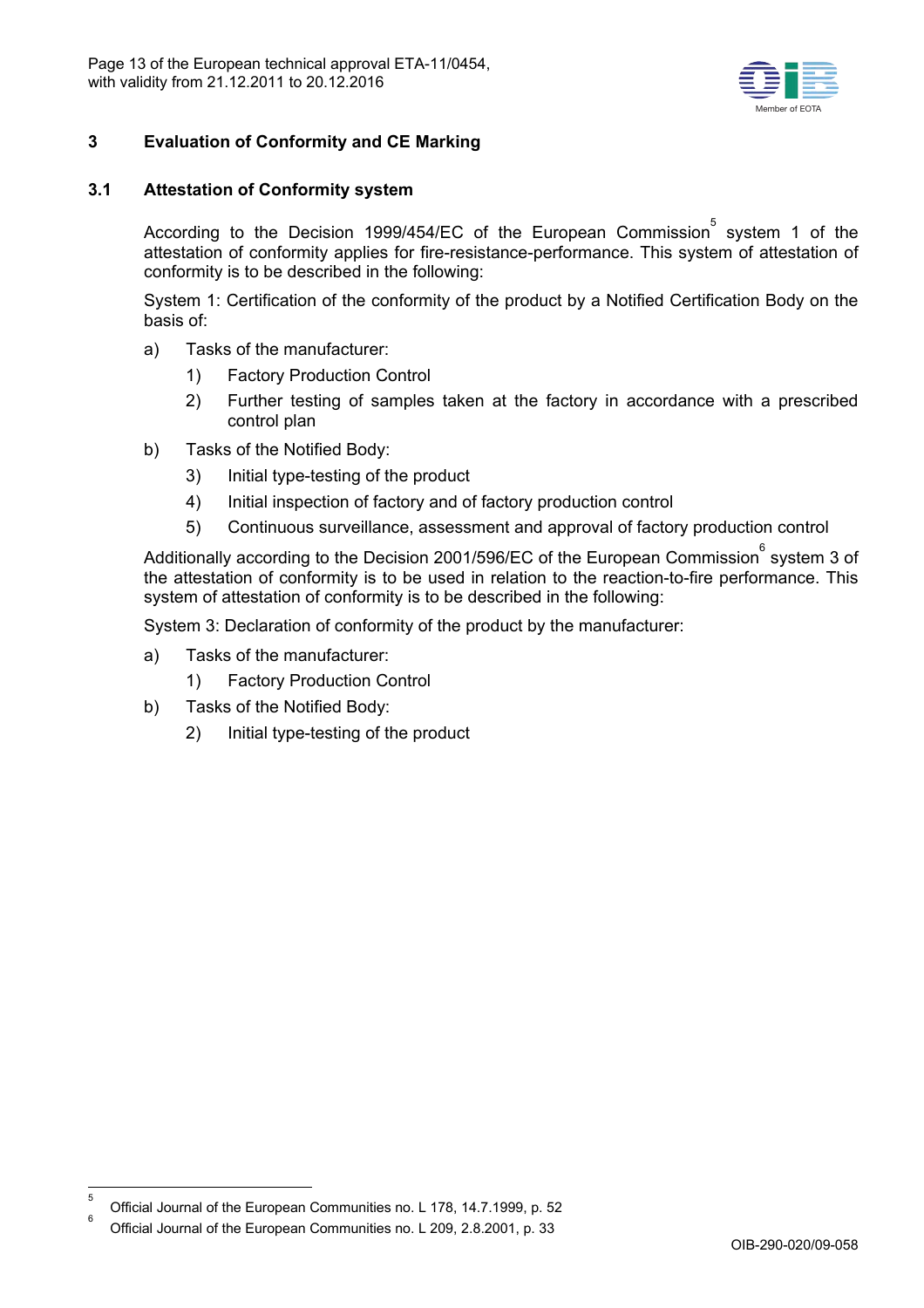

# **3.2 Responsibilities**

 7

### 3.2.1 Tasks of the manufacturer

3.2.1.1 Factory production control

The manufacturer shall exercise permanent internal control of production. All the elements, requirements and provisions adopted by the manufacturer shall be documented in a systematic manner in the form of written policies and procedures, including records of results performed. This production control system shall insure that the product is in conformity with this European technical approval.

The manufacturer shall draw up and keep up-to-date documents defining the factory production control that applies. The documentation to be carried out by the manufacturer and the applicable procedures shall be appropriate to the product and manufacturing process. The factory production control shall ensure the conformity of the product to an appropriate level. This involves:

- a) the preparation of documented procedures and instructions relating to factory production control operations;
- b) the effective implementation of these procedures and instructions;
- c) the recording of these procedures and their results;
- d) the use of these results to correct any deviations, repair the effects of such deviations, treat any resulting instances of non-conformity and, if necessary, revise the factory production control to rectify the cause of non-conformity;
- e) a procedure to ensure that both the Approval Body and the Notified (Certification) Bodies are advised before any significant change to the product, its components or manufacturing process, is made;
- f) a procedure to ensure that personnel involved in the production processes and the quality control procedures are qualified and adequately trained to carry out their required tasks;
- g) that all testing and measuring equipment is maintained and up to date calibration records are documented;
- h) maintenance of records to ensure every batch produced is clearly labelled with the batch number, which allows traceability to its production to be identified.

The manufacturer may only use components stated in the technical documentation of this European technical approval.

For the components which the ETA-holder does not manufacture by himself, he shall make sure that factory production control carried out by the other manufacturers gives the guaranty of the components compliance with the European technical approval.

The factory production control and the provisions taken by the ETA-holder for components not produced by himself shall be in accordance with the control plan<sup>7</sup> relating to this European technical approval which is part of the technical documentation of this European technical approval. The control plan is laid down in the context of the factory production control system operated by the manufacturer and deposited at the Österreichisches Institut für Bautechnik.

The results of factory production control shall be recorded and evaluated in accordance with the provisions of the control plan.

The control plan is a confidential part of the European technical approval and only handed over to the Notified Body or Bodies involved in the procedure of conformity.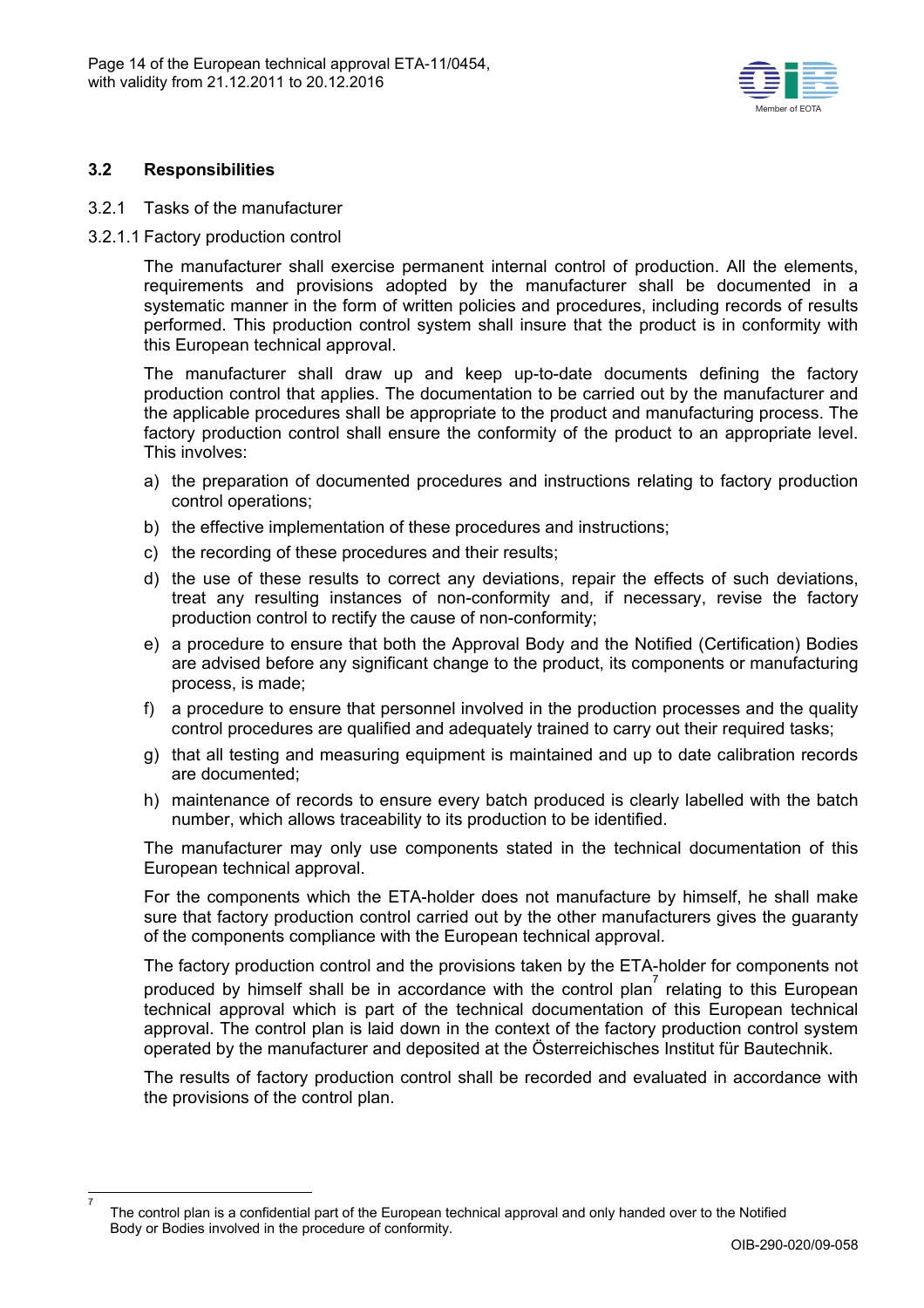

3.2.1.2 Other tasks of the manufacturer

The manufacturer shall provide a technical data sheet and an installation instruction with the following minimum information:

- $\triangleright$  Technical data sheet:
- a) Field of application:
	- 1) Building elements for which the penetration seal is suitable, type and properties of the building elements like minimum thickness, density, and – in case of lightweight constructions – the construction requirements.
	- 2) Services for which the penetration seal is suitable, type and properties of the services like material, diameter, thickness etc. in case of pipes including insulation materials; necessary/allowed supports/fixings.
	- 3) Limits in size, minimum thickness etc. of the penetration seal.
- b) Construction of the penetration seal including the necessary components and additional products (e.g. backfilling material) with clear indication whether they are generic or specific.
- $\triangleright$  Installation instruction:
- a) Steps to be followed.

The manufacturer shall, on the basis of a contract, involve a body (bodies) which is (are) notified for the tasks referred to in section 3.1 in the field of approval product in order to undertake the actions laid down in section 3.3. For this purpose, the control plan referred to in sections 3.2.1.1 and 3.2.2 shall be handed over by the manufacturer to the Notified Body or Bodies involved.

The manufacturer shall make a declaration of conformity, stating that the construction product is in conformity with the provisions of this European technical approval.

3.2.2 Tasks of the Notified Bodies

The Notified Body (Bodies) shall perform the:

 $\triangleright$  initial type-testing of the product

The results of the tests performed as part of the assessment for the European technical approval can be used unless there are changes in the production line or plant. In such cases, the necessary initial type testing has to be agreed between the Österreichisches Institut für Bautechnik and the Notified Bodies involved.

- $\triangleright$  initial inspection of factory and of factory production control The Notified Body (Bodies) shall ascertain that, in accordance with the control plan, the factory (in particular the employees and the equipment) and the factory production control are suitable to ensure continuous and orderly manufacturing of the components according to the specifications mentioned in clause 2 of this ETA.
- $\triangleright$  continuous surveillance, assessment and approval of factory production control The Notified Body (Bodies) shall visit the factory at least once a year for surveillance of this manufacturer having a FPC system complying with a quality management system covering the manufacturing of the approval product components. It has to be verified that the system of factory production control and the specified automated manufacturing process are maintained taking into account the control plan

These tasks shall be performed in accordance with the provisions laid down in the control plan of this European technical approval.

The Notified Body (Bodies) shall retain the essential points of its (their) actions referred to above and state the results obtained and conclusions drawn in written report.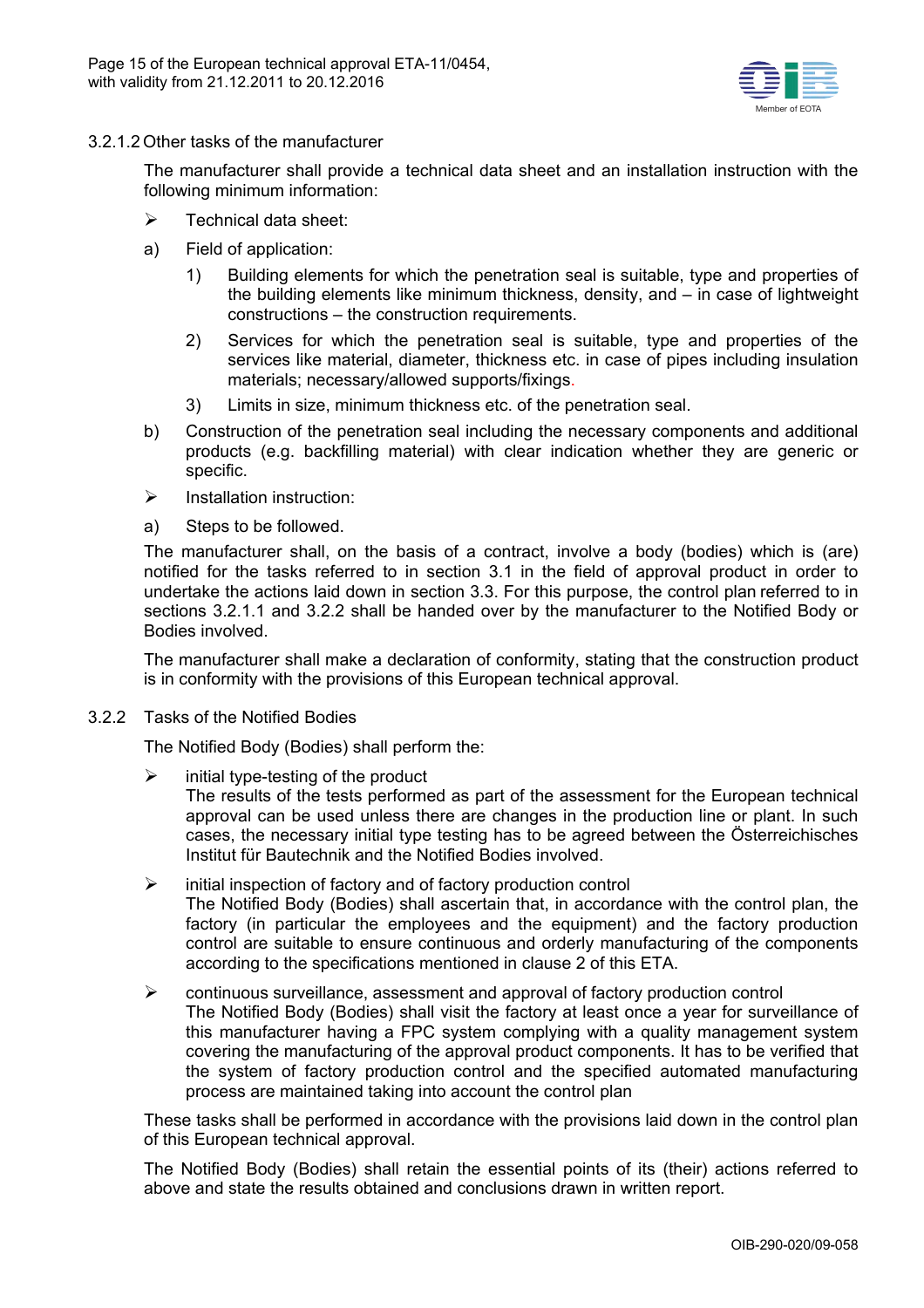

- $\triangleright$  In the case of Attestation of Conformity system 1:
	- The Notified Body involved by the manufacturer shall issue an EC certificate of conformity of the product stating the conformity with the provisions of this European technical approval.

In cases where the provisions of the European technical approval and its control plan are no longer fulfilled, the Certification Body shall withdraw the certificate of conformity and inform the Österreichisches Institut für Bautechnik without delay.

# **3.3 CE marking**

The CE marking shall be affixed either on the product itself, on a label attached to it, on its packaging or on the commercial documents accompanying the components of the product. The letters « CE » shall be followed by the identification number of the Notified Body involved and be accompanied by the following additional information:

- the name or identifying mark and address of the ETA-holder
- the last two digits of the year in which the CE marking was affixed
- the number of the EC certificate of conformity for the product
- the number of the European technical approval
- the number of the ETAG (ETAG N° 026 part 2)
- the designation of the product (trade name)
- the use category in accordance with the ETA section 1 and 2
- for other relevant characteristics (e.g. resistance to fire) see ETA-11/0454

# **4 Assumptions under which the fitness of the product for the intended use was favourably assessed**

### **4.1 Manufacturing**

The European technical approval is issued for the product on the basis of agreed data/information, deposited with the Österreichisches Institut für Bautechnik, which identifies the product that has been assessed and judged. Changes to the product or production process, which could result in this deposited data/information being incorrect, should be notified to the Österreichisches Institut für Bautechnik before the changes are introduced. The Österreichisches Institut für Bautechnik will decide whether or not such changes affect the ETA and consequently the validity of the CE marking on the basis of the ETA and if so whether further assessment or alterations to the ETA, shall be necessary.

### **4.2 Installation**

The ETA is issued under the assumption that the installation of the approval product shall be in accordance with the manufacturer's technical literature.

Additional marking of the seal shall be done in case of national requirements.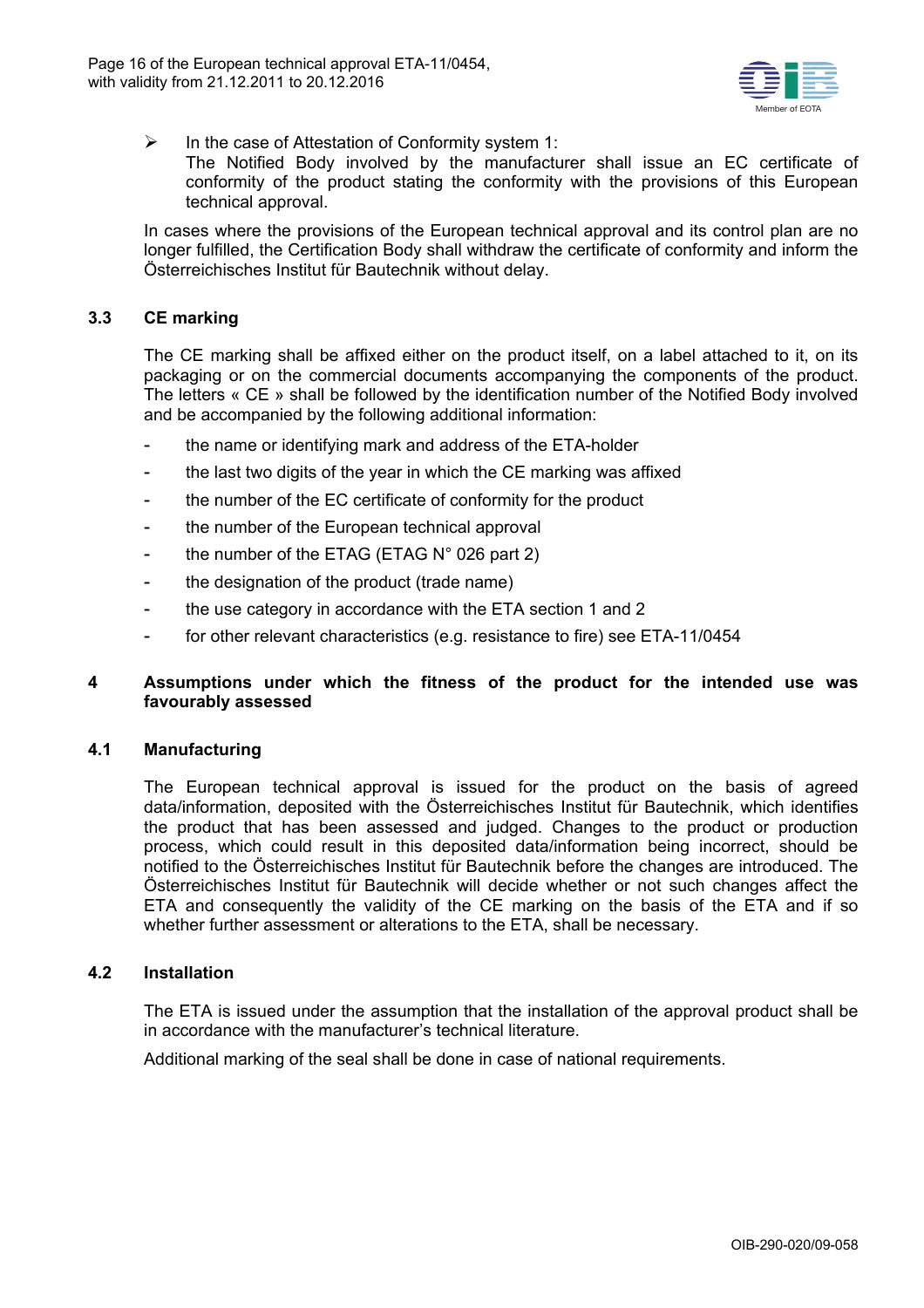

#### 5 Indications to the manufacturers

#### $5.1$ Packaging, transport and storage

In the accompanying document and/or on the packaging the manufacturer shall give information as to transport and storage.

At least the following shall be indicated: storing temperature, maximum duration of storage and required data related to minimum temperature for transport and storage.

#### $5.2$ Use, maintenance and repair

The product shall be installed and used as described in this ETA.

The assessment of the fitness for use is based on the assumption that necessary maintenance and repair if required is carried out in accordance with the manufacturer's instructions during the assumed intended working life.

On behalf of Österreichisches Institut für Bautechnik

**Rainer Mikulits Managing Director**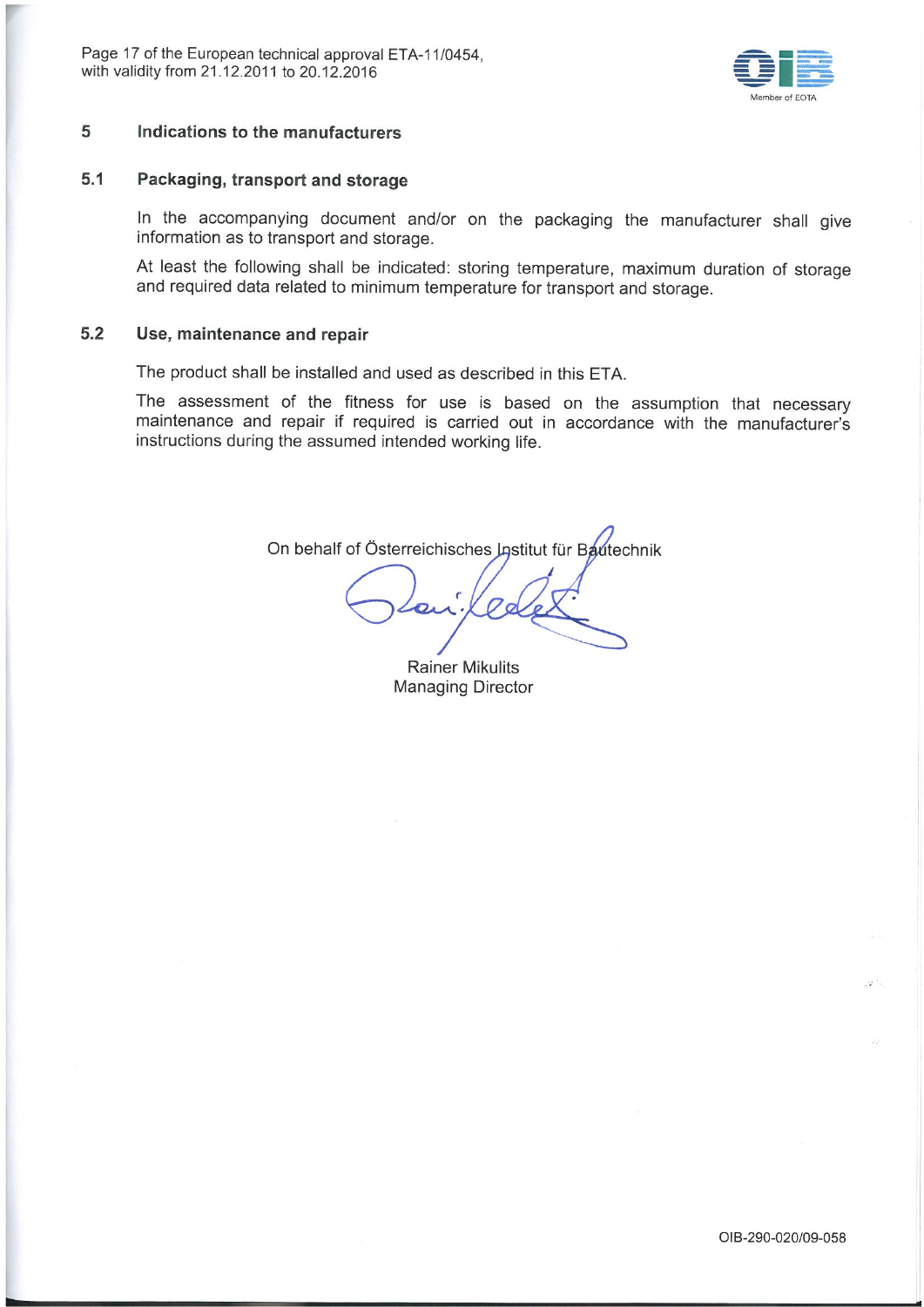



### **Wall penetration – Flexible and rigid wall – metal pipes according to clause 1.2.1 of the ETA**

| Pipe diameter      | Wall<br>thickness | <b>Armaflex Protect</b>        |                                 | AF/Armaflex -<br>continuing insulation |                             | <b>Fire</b>                  |
|--------------------|-------------------|--------------------------------|---------------------------------|----------------------------------------|-----------------------------|------------------------------|
|                    | of the<br>pipe*   | <b>Insulation</b><br>thickness | <b>Insulation</b><br>length [L] | <b>Insulation</b><br>thickness         | <b>Insulation</b><br>length | resistance<br>classification |
| [mm]               | [mm]              | [mm]                           | [mm]                            | [mm]                                   | [mm]                        |                              |
| $\leq 8$           | $\geq 1,0$        | 16                             |                                 |                                        |                             |                              |
| $> 8 - 5 15$       | $\geq 1,0$        | 19                             | $\geq 500$                      |                                        |                             |                              |
| $> 15 - 528$       | $\geq 1,0$        | 20                             |                                 |                                        |                             |                              |
| $\leq 35$          | $\geq 1,0$        | 25                             |                                 |                                        |                             | see Annex F                  |
| $>$ 35 - $\leq$ 42 | $\geq 1.5$        | 25                             |                                 |                                        |                             | of the ETA                   |
| $> 42 - 589$       | $\geq 2,0$        | 25                             | $\geq 1000$                     |                                        |                             |                              |
| $> 89 - 5108$      | $\geq 2.5$        | 25                             |                                 |                                        |                             |                              |
| $> 108 - ≤ 168.3$  | $\geq 3.0$        | 26                             | $\geq 500$                      | 25                                     | $\geq 450$                  |                              |

\* The maximum wall thickness of the pipe is limited to 14,2 mm.

**Pipe penetration seal "System Armaflex Protect"** 

**ANNEX A** 

**- Installation in flexible wall or rigid wall d ≥ 100 mm -**

OIB-290-020/09-058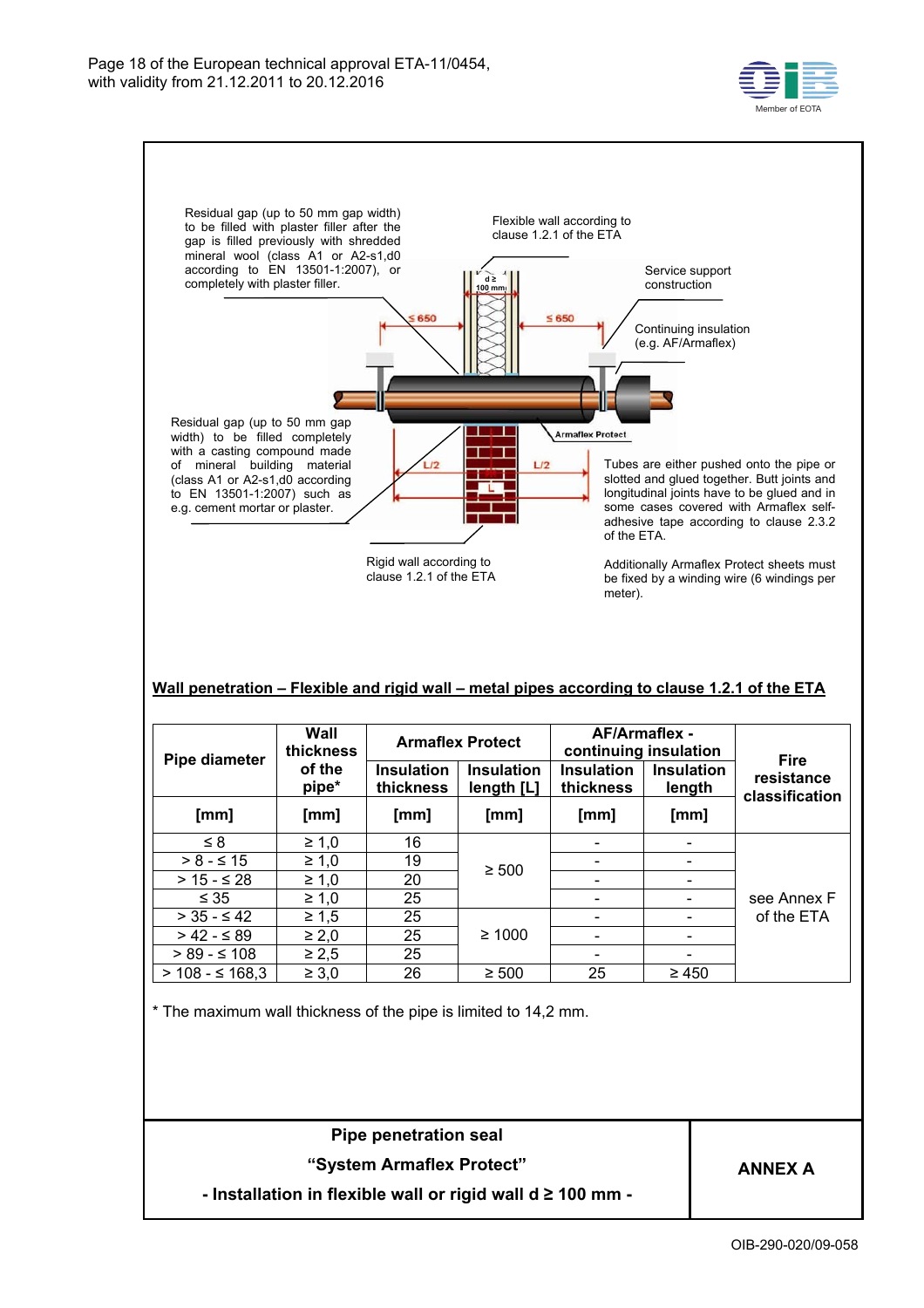



#### **Wall penetration – Flexible and rigid wall – multi-layer composite pipes according to clause 1.2.1 of the ETA**

|               | Wall<br>thickness                 | <b>Thickness</b><br>of the           |                                | <b>Armaflex Protect</b>         | <b>AF/Armaflex -</b><br>continuing insulation |                             |
|---------------|-----------------------------------|--------------------------------------|--------------------------------|---------------------------------|-----------------------------------------------|-----------------------------|
| Pipe diameter | of the<br>pipe<br>±.<br>tolerance | aluminium<br>layer<br>I<br>tolerance | <b>Insulation</b><br>thickness | <b>Insulation</b><br>length [L] | <b>Insulation</b><br>thickness                | <b>Insulation</b><br>length |
| [mm]          | [mm]                              | [mm]                                 | [mm]                           | [mm]                            | [mm]                                          | [mm]                        |
| 16            | $2.0 \pm 0.5$                     | $0,2 \pm 0,1$                        | 20                             |                                 |                                               |                             |
| 20            | 2,0,0,5                           | $0,3 \pm 0,1$                        | 20                             |                                 |                                               |                             |
| 26            | $3.0 \pm 0.5$                     | $0,5 \pm 0.2$                        | 20                             |                                 |                                               |                             |
| 32            | $3.0 \pm 0.5$                     | $0,6 \pm 0,2$                        | 25                             | $\geq 500$                      |                                               |                             |
| 40            | $3,5 + 0,5$                       | $0,85 \pm 0,2$                       | 25                             |                                 |                                               |                             |
| 50            | $4.0 \pm 0.5$                     | 1,0,0,2                              | 25                             |                                 |                                               |                             |
| 63            | $4,5 \pm 0.5$                     | $1,2 \pm 0,2$                        | 25                             |                                 |                                               |                             |
| 75            | $5.0 \pm 0.5$                     | $1.5 \pm 0.2$                        | 25                             |                                 |                                               |                             |

The interpolation between pipe diameters and wall thicknesses is allowed. For details see Annex E of the ETA.

**Fire resistance classification:** see Annex F of the ETA

| Pipe penetration seal                                           |                |
|-----------------------------------------------------------------|----------------|
| "System Armaflex Protect"                                       | <b>ANNEX B</b> |
| - Installation in flexible wall or rigid wall d $\geq$ 100 mm - |                |
|                                                                 |                |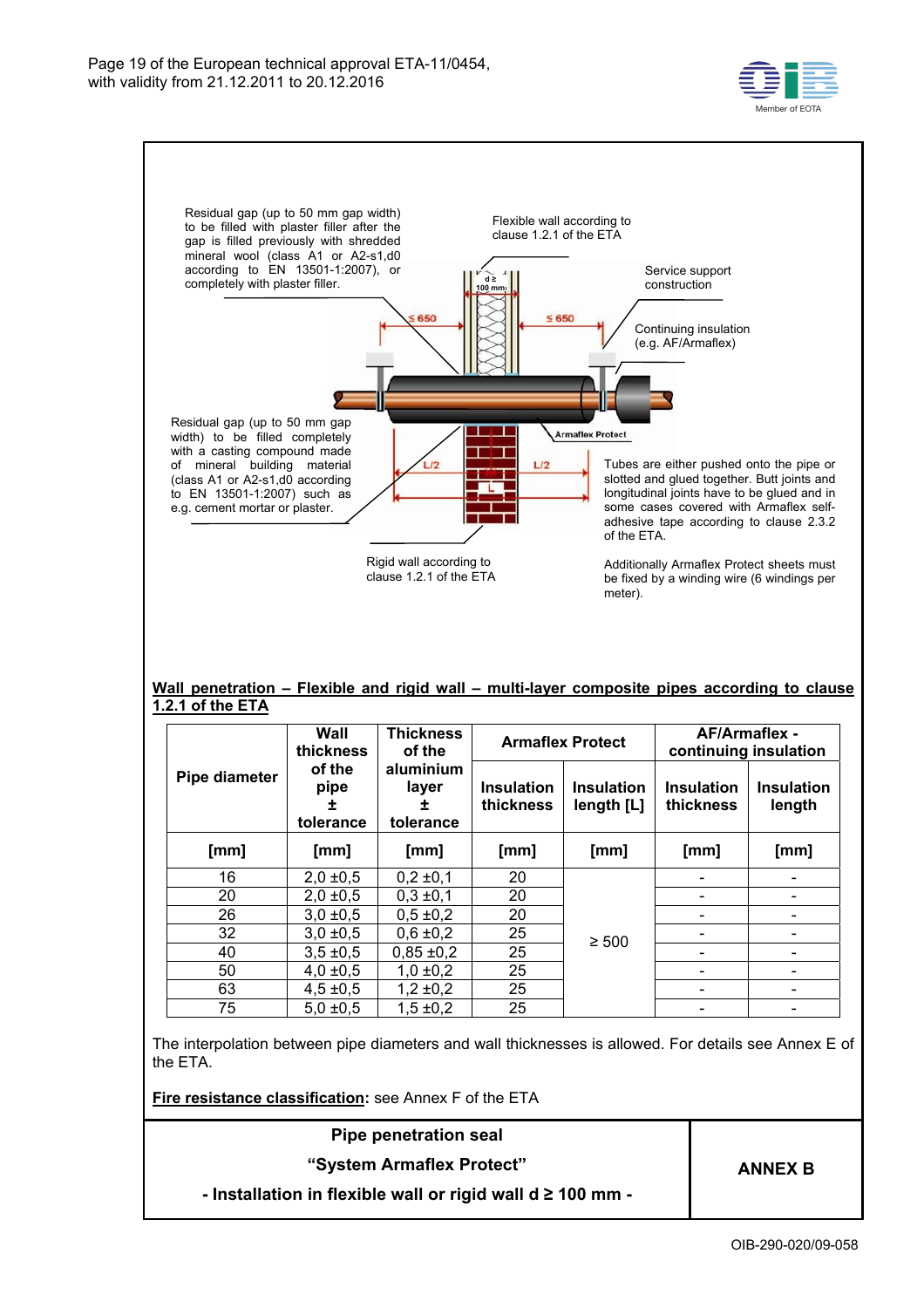

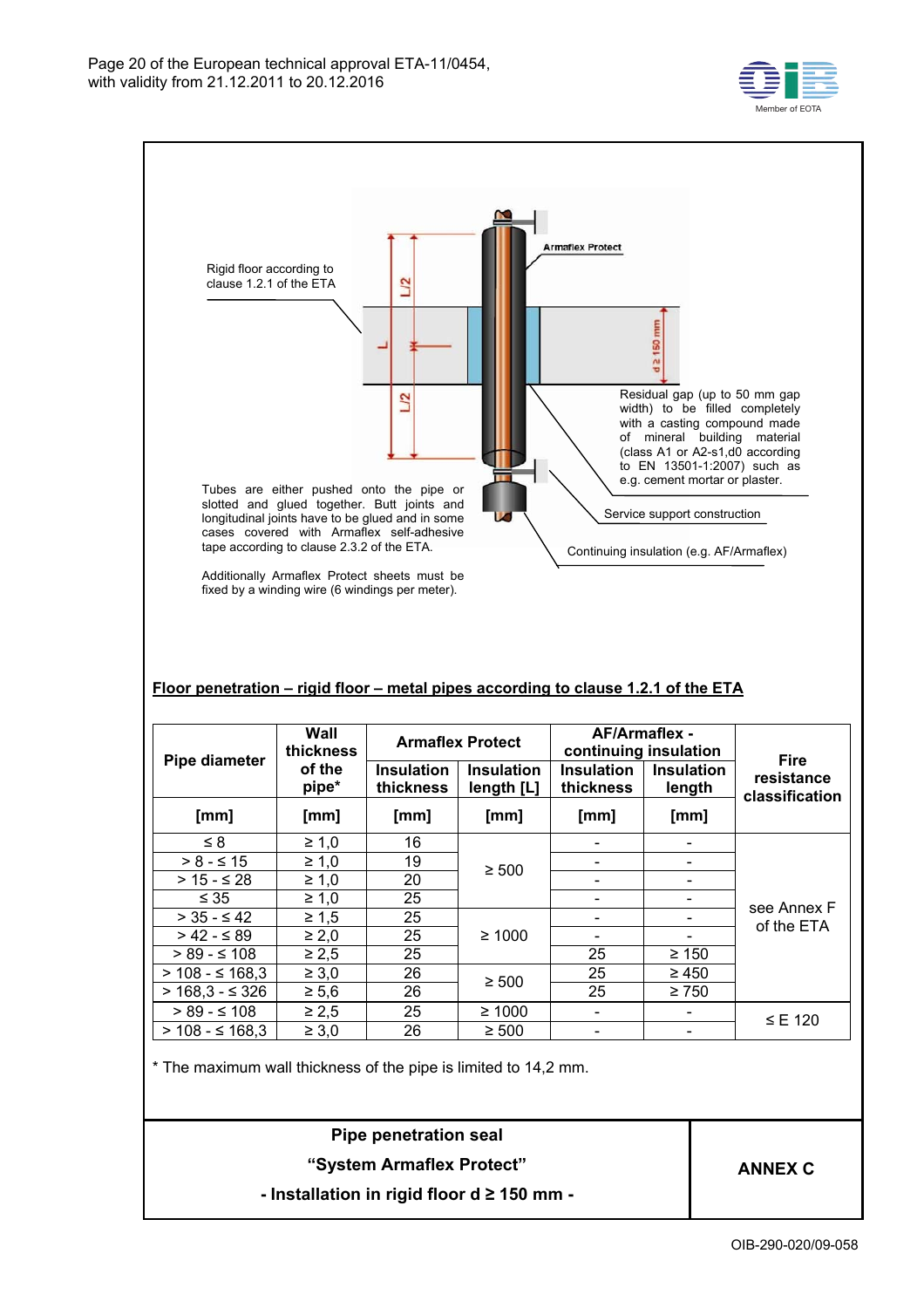



The interpolation between pipe diameters and wall thicknesses is allowed. For details see Annex E of the ETA.

50 4,0 ±0,5 1,0 ±0,2 25 - - 63 4,5 ±0,5 1,2 ±0,2 25 - -

**Fire resistance classification:** see Annex F of the ETA

75 | 5,0 ±0,5 | 1,5 ±0,2 | 25

| Pipe penetration seal                          |                |  |  |  |  |
|------------------------------------------------|----------------|--|--|--|--|
| "System Armaflex Protect"                      | <b>ANNEX D</b> |  |  |  |  |
| - Installation in rigid floor $d \ge 150$ mm - |                |  |  |  |  |
|                                                |                |  |  |  |  |

- -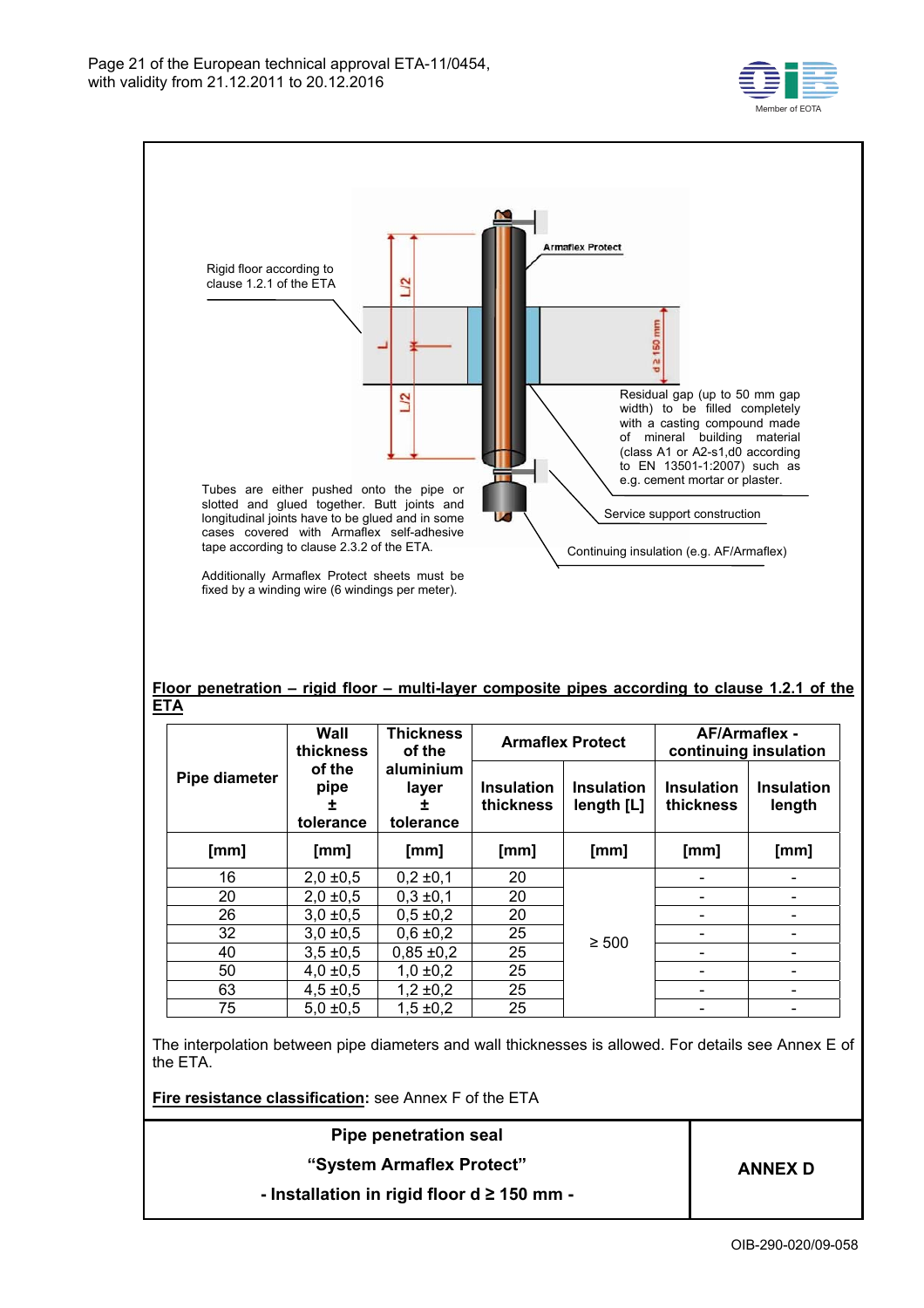



An interpolation between the pipe diameters and the wall thicknesses to be used is only possible along the dashed lines (upper and lower tolerance) and in the area between the dashed lines drawn in the graph.

Note: The dimensions of the graph are not true to scale.

| Interpolation between pipe diameters and wall thicknesses for    |                |
|------------------------------------------------------------------|----------------|
| multi-layer composite pipes according to clause 1.2.1 of the ETA | <b>ANNEX E</b> |
| in flexible walls, rigid walls and rigid floors                  |                |
|                                                                  |                |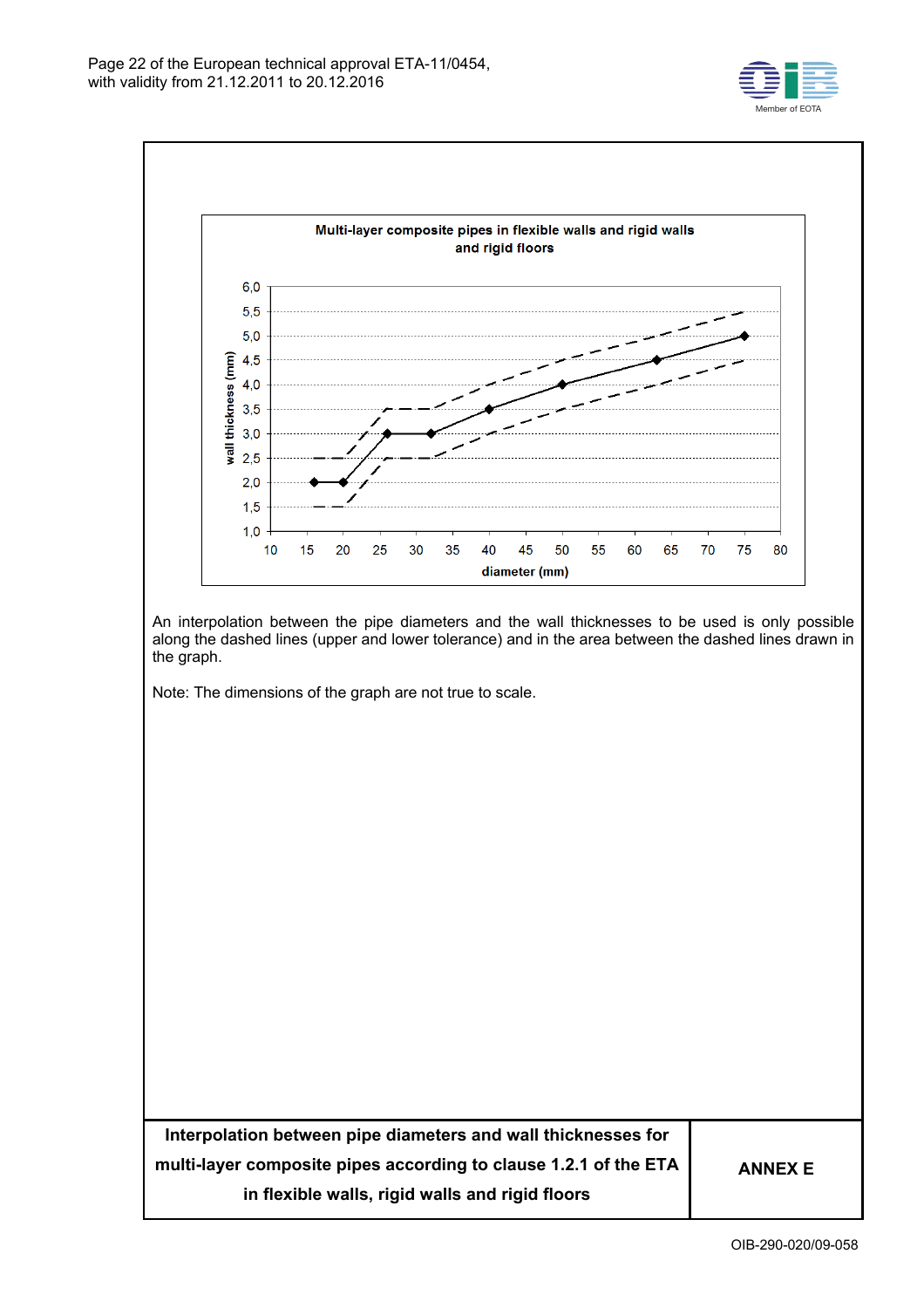

# **Fire resistance classifications according to EN 13501-2:2007: Installation in flexible or rigid walls of at least 100 mm thickness or rigid floor of at least 150 mm thickness**

| <b>Penetrating element</b><br><b>Metal pipes</b><br>$(C/U)$ ; $(C/C)$<br>diameter in mm         | <b>Fire resistance classifications</b> |                   |                 |                   |                  |                |         |  |  |
|-------------------------------------------------------------------------------------------------|----------------------------------------|-------------------|-----------------|-------------------|------------------|----------------|---------|--|--|
| $\leq 8$                                                                                        | E 15                                   | E 20              | E 30            | E 45              | E 60             | $E$ 90         | E 120   |  |  |
|                                                                                                 | EI 15                                  | EI 20             | EI 30           | EI 45             | EI 60            | EI 90          | EI 120  |  |  |
| $> 8 - 5 15$                                                                                    | E 15                                   | E 20              | E 30            | E 45              | E 60             | E 90           | E 120   |  |  |
|                                                                                                 | EI 15                                  | EI 20             | EI 30           | EI 45             | EI 60            | EI 90          | EI 120* |  |  |
| $> 15 - 528$                                                                                    | E 15                                   | $\overline{E}$ 20 | E 30            | E 45              | E 60             | E 90           | E 120   |  |  |
|                                                                                                 | EI 15                                  | EI 20             | EI 30           | EI 45             | EI 60            | EI 90          | EI 120* |  |  |
| $\leq 35$                                                                                       | E 15                                   | E 20              | E 30            | E 45              | E 60             | E 90           | E 120   |  |  |
|                                                                                                 | EI 15                                  | EI 20             | EI 30           | EI 45             | EI 60            | EI 90          | EI 120  |  |  |
| $> 35 - 542$                                                                                    | E 15                                   | $\overline{E}$ 20 | E 30            | E 45              | E 60             | E 90           | E 120   |  |  |
|                                                                                                 | EI 15                                  | EI 20             | EI 30           | EI 45             | EI 60            | EI 90          | EI 120  |  |  |
| $> 42 - 589$                                                                                    | E 15                                   | E 20              | E 30            | E 45              | E 60             | E 90           | E 120   |  |  |
|                                                                                                 | EI 15                                  | EI 20             | EI 30           | EI 45             | EI 60            | EI 90          | EI 120  |  |  |
| $> 89 - 5108$                                                                                   | E 15<br>EI 15                          | E 20<br>EI 20     | E 30<br>EI 30   | E 45<br>EI 45     | E 60<br>EI 60    | E 90<br>EI 90  | E 120   |  |  |
| $> 108 - 5168,3$                                                                                | E 15<br>EI 15                          | E 20<br>EI 20     | E 30<br>EI 30   | E 45<br>EI 45     | E 60<br>$EI 60*$ | E 90<br>EI 90* | E 120   |  |  |
| $> 168.3 - 5326$                                                                                | $E$ 15*<br>EI 15*                      | E 20*<br>EI 20*   | E 30*<br>EI 30* | $E$ 45*<br>EI 45* | $E 60*$          | $E 90*$        |         |  |  |
| Multi-layer<br>composite pipes<br>$(U/C)$ ; $(C/C)$<br>diameter in mm                           | <b>Fire resistance classifications</b> |                   |                 |                   |                  |                |         |  |  |
| $\leq 26$                                                                                       | E 15                                   | E 20              | E 30            | E 45              | E 60             | E 90           | E 120   |  |  |
|                                                                                                 | EI 15                                  | EI 20             | EI 30           | EI 45             | EI 60            | EI 90          | EI 120  |  |  |
| $> 26 - 575$                                                                                    | E 15                                   | E 20              | E 30            | E 45              | E 60             | E 90           | E 120   |  |  |
|                                                                                                 | EI 15                                  | EI 20             | EI 30           | EI 45             | EI 60            | EI 90          | EI 120  |  |  |
| * Only for floor penetration                                                                    |                                        |                   |                 |                   |                  |                |         |  |  |
| <b>Pipe penetration seal</b><br>"System Armaflex Protect"<br>- Fire resistance classification - |                                        |                   |                 |                   |                  | ANNEX F        |         |  |  |